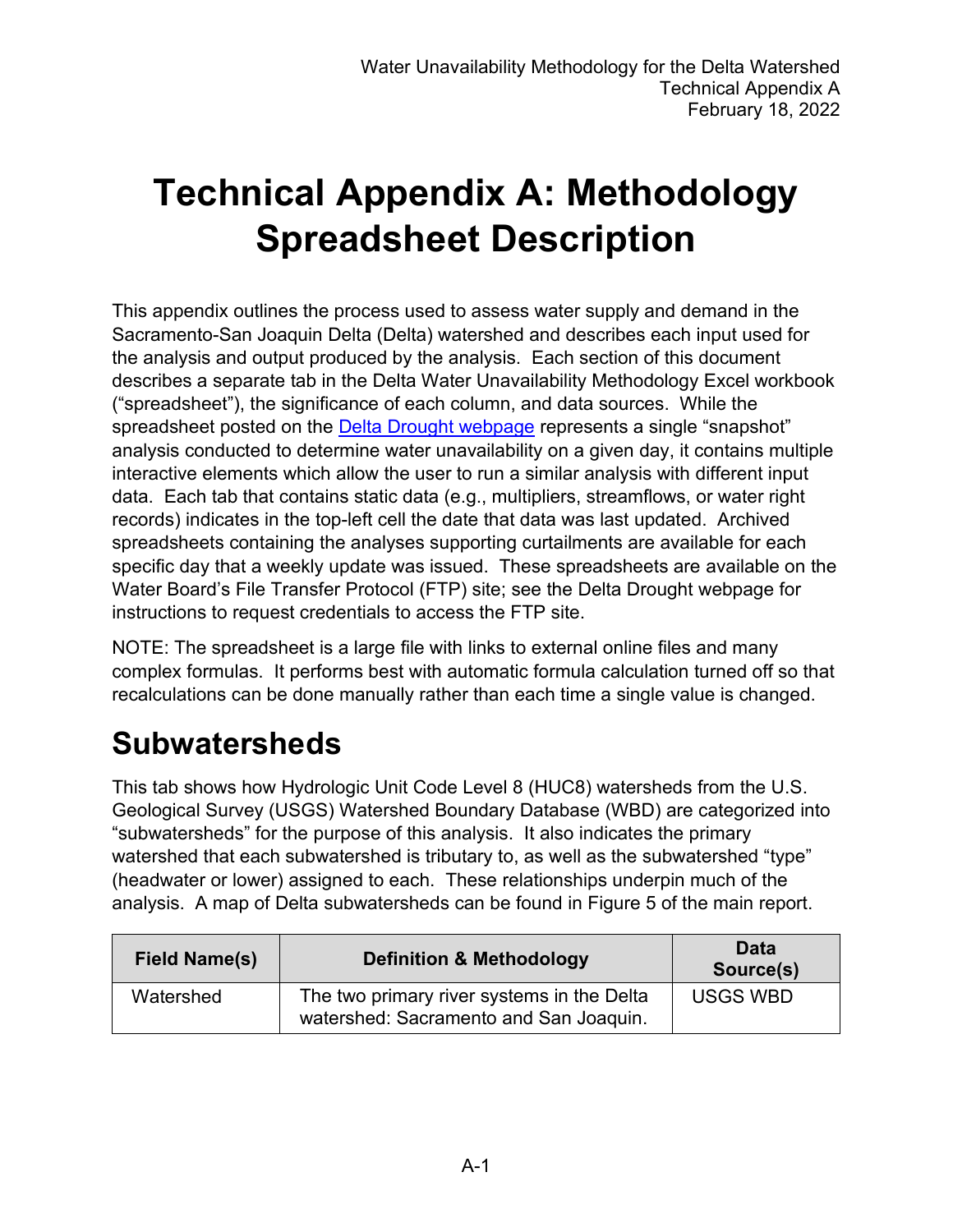| <b>Field Name(s)</b>        | <b>Definition &amp; Methodology</b>                                                                                                                                                                                                                                                                                                                                                                                                                                           | <b>Data</b><br>Source(s) |
|-----------------------------|-------------------------------------------------------------------------------------------------------------------------------------------------------------------------------------------------------------------------------------------------------------------------------------------------------------------------------------------------------------------------------------------------------------------------------------------------------------------------------|--------------------------|
| Subwatershed                | An area encompassing one or more HUC8<br>watersheds, determined based on<br>geospatial mapping of stream and<br>diversion locations and the unavailability<br>of full natural flow (FNF) supply locations<br>("gages"). Subwatershed is the smallest<br>area over which water unavailability is<br>determined.                                                                                                                                                                | Staff-<br>determined     |
| Subwatershed<br><b>Type</b> | Subwatersheds are categorized as either<br>'headwater' or 'lower' for the purpose of<br>this analysis:<br>- A headwater subwatershed contains<br>water demands that can only be met by<br>water supplies in the subwatershed (i.e.,<br>there are no tributaries flowing into the<br>subwatershed from another<br>subwatershed).<br>- A lower subwatershed can receive water<br>supplies from outside its boundaries (i.e.,<br>it is located downstream of the<br>headwaters). | Staff-<br>determined     |
| HUC8 <sup>1</sup>           | The boundaries of watersheds which<br>contain land that all drains to the outlet, as<br>delineated and classified by the USGS.<br>This delineation provides a consistent<br>boundary for classifying water supplies<br>and demands for the analysis.                                                                                                                                                                                                                          | <b>USGS WBD</b>          |

To the right of the data table is a key for the various colors used for each tab of the spreadsheet. **Yellow tabs** contain data fields that can be updated or revised to change the analysis; cells with modifiable data are highlighted yellow in those tabs. **Blue tabs** contain data related to water supply, **green tabs** contain data related to water demand, and **orange tabs** contain analyses of water unavailability at various scales that are used to determine water right curtailments.

<span id="page-1-0"></span><sup>&</sup>lt;sup>1</sup> As described in Section 2.3.1 of the main report, any records assigned to the Upper Mokelumne, Middle San Joaquin-Lower Chowchilla, or Fresno River HUC8s (headwater subwatersheds) in the spreadsheet were based on a closer analysis of Hydrologic Unit Code Level 10 (HUC10) boundaries and other criteria. Points of Diversion (PODs) located in these HUC8s that did not meet these criteria are assigned to the Lower San Joaquin River or San Joaquin Delta HUC8s (lower subwatersheds) in this spreadsheet.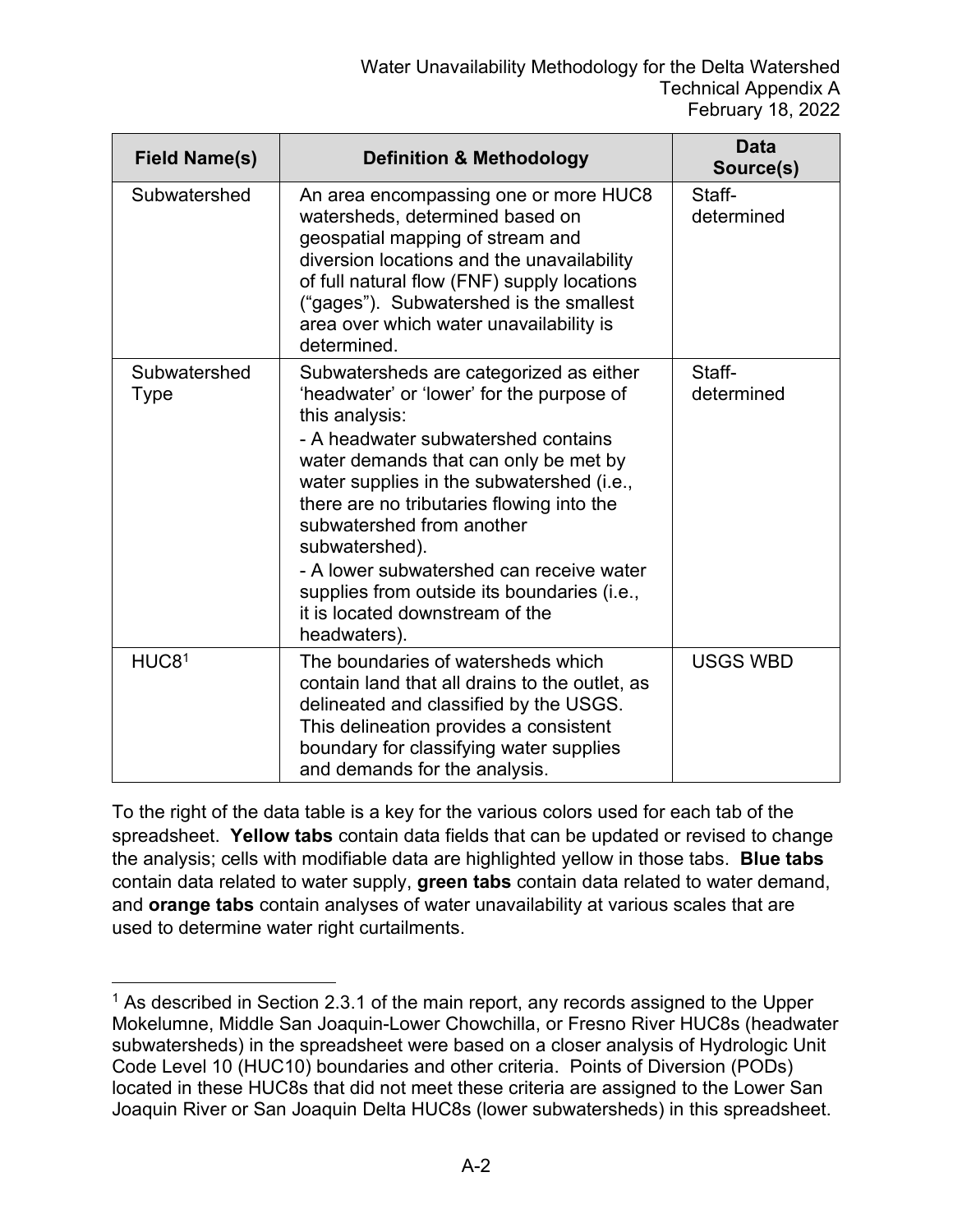# **Supply Past**

This tab contains past supply data for the current water year, which is only used in the water unavailability analyses if the user-specified date range (see Supply Forecast section) contains dates in the past. Water supply observations are obtained from the California Nevada River Forecast Center (CNRFC) and consist of full natural flow (FNF, also known as "unimpaired flow") estimates in thousand acre-feet (TAF). Values must be manually entered into this tab; direct links to individual datasets for each site are provided in the spreadsheet.

## **Supply Forecast**

This tab contains forecasted supply data for a user-specified date range. Water supply forecasts are obtained either from the Department of Water Resources (DWR) Bulletin 120 Water Supply Forecast (B-120) or from CNRFC and consist of FNF estimates. Direct links to individual forecast datasets are provided in the spreadsheet. Supply volumes are provided in units of TAF.

This tab is grouped vertically into three tables separated by gray rows. The top table contains user-specified start and end dates (inclusive) over which water supply and demand are calculated. The dates entered in these cells may range from the start date of the current water year (see Supply Past section) to one year from the current date (e.g., if the spreadsheet is modified on February 1, 2022, any date between October 1, 2021 and February 1, 2023 could be entered). To compute supply for the specified period using CRNFC data, daily past and/or forecasted supply values are added for dates within the period. To compute supply using B-120 data, monthly forecasts are converted to an average daily demand for each month, which is multiplied by the number of days in each month that fall within the specified period to calculate a total volume of water.

The top table also allows the user to select a supply forecast data source; selecting "CNRFC" will use those forecasts for all subwatersheds, while selecting "B120" will use forecasts for the ten major subwatersheds and CNRFC for the smaller ones. Finally, in the top table the user can select the calendar year of quality-controlled demand data from 2018 or 2019 (see Appendix B) to use in the analysis.

The second table allows the user to select one of seven supply exceedance probabilities for each subwatershed: 99% (equivalent to the minimum forecast), 90%, 75%, 50% (equivalent to the median forecast), 25% 10%, and 1% (equivalent to the maximum forecast). Alternatively, a "Custom" forecast can be selected to use userspecified volumes entered in the second row.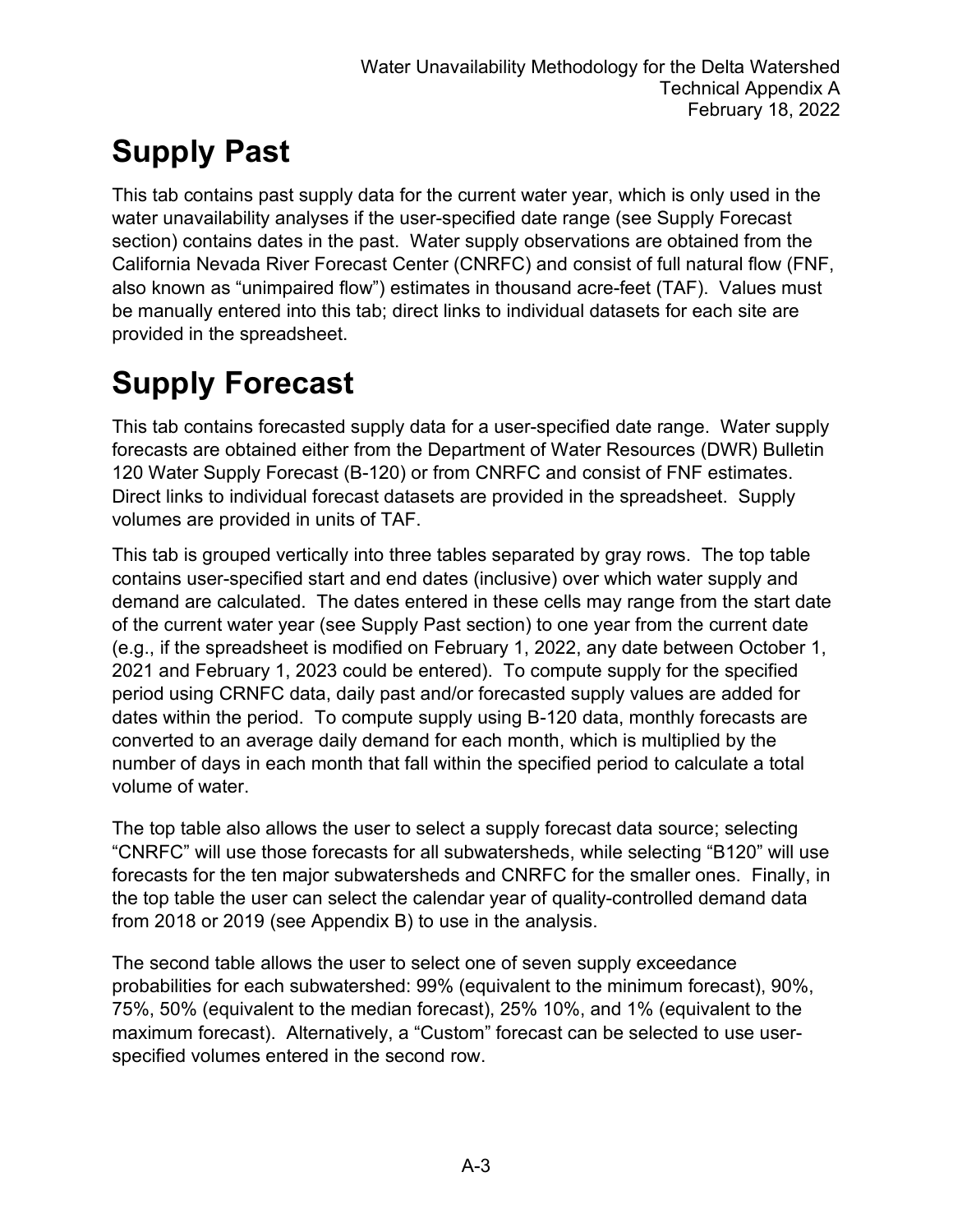The third table contains forecasted FNF values for the user-specified time period for each CNRFC gage in each subwatershed. The row of gage names includes direct links to each forecast comma-separated value (CSV) file on the CNRFC website, which are updated daily; to update the forecasts in the spreadsheet, the user must click these links (or open all of them using Excel's Edit Links window in the Data toolbar) to open all forecast CSVs, then recalculate these formulas. Forecasts are presented as volumes for each of the seven forecast exceedance probabilities. Each forecast exceedance is calculated from the 41 different "traces" for the respective gage in the fourth table; the 75% through 10% exceedances are calculated using Excel's exclusive percentile function, which is equivalent to computing plotting positions with the Weibull formula.

The fourth table contains forecasted FNF values for each CNRFC gage. Forecasts are presented in the form of 41 different "traces" for each gage each day; this table contains the total forecasted supply over the user-specified time period in the top table, referencing the online forecast CSV file for each gage. CNRFC forecasts are presented as daily average FNF in thousand cubic feet per second (TCFS), which are converted to volumes of TAF in the spreadsheet.

The fifth table contains B-120 forecasted FNF values for the ten major subwatersheds, as published in monthly Water Supply Index (WSI) or weekly Distribution (DIST) products released January through June. These values must be entered manually, and the far-left column contains links to forecast data sources for each subwatershed. While monthly WSI products provide monthly forecasts for all six exceedance probabilities, weekly DIST products provide only 50% monthly forecasts. DIST products also include forecasts for the Mokelumne and Cosumnes subwatersheds, which are not provided in WSI products. The third column in this table contains the calculated B-120 forecast for the user-specified period based on daily averages, including both forecasted and past values; B-120 values for past months are calculated FNF, which are equal for all forecast exceedances. While CNRFC forecasts are available up to one year from the current date, B-120 forecasts are only available until the end of September of the current water year.

## **Final Supply**

This tab contains water supply data from the Supply Forecast tab that is reformatted and computed to represent available supply data for each of the Delta watershed's 20 subwatersheds. This tab also contains intermediate supply calculations which are used in water unavailability analyses at the headwater and subwatershed scales. All supply volumes in this tab are provided in units of acre-feet (AF).

This tab is grouped vertically into four tables separated by gray rows. The top table contains water supply forecasts for seven exceedance probabilities for each subwatershed: 99% (equivalent to the minimum forecast), 90%, 75%, 50% (equivalent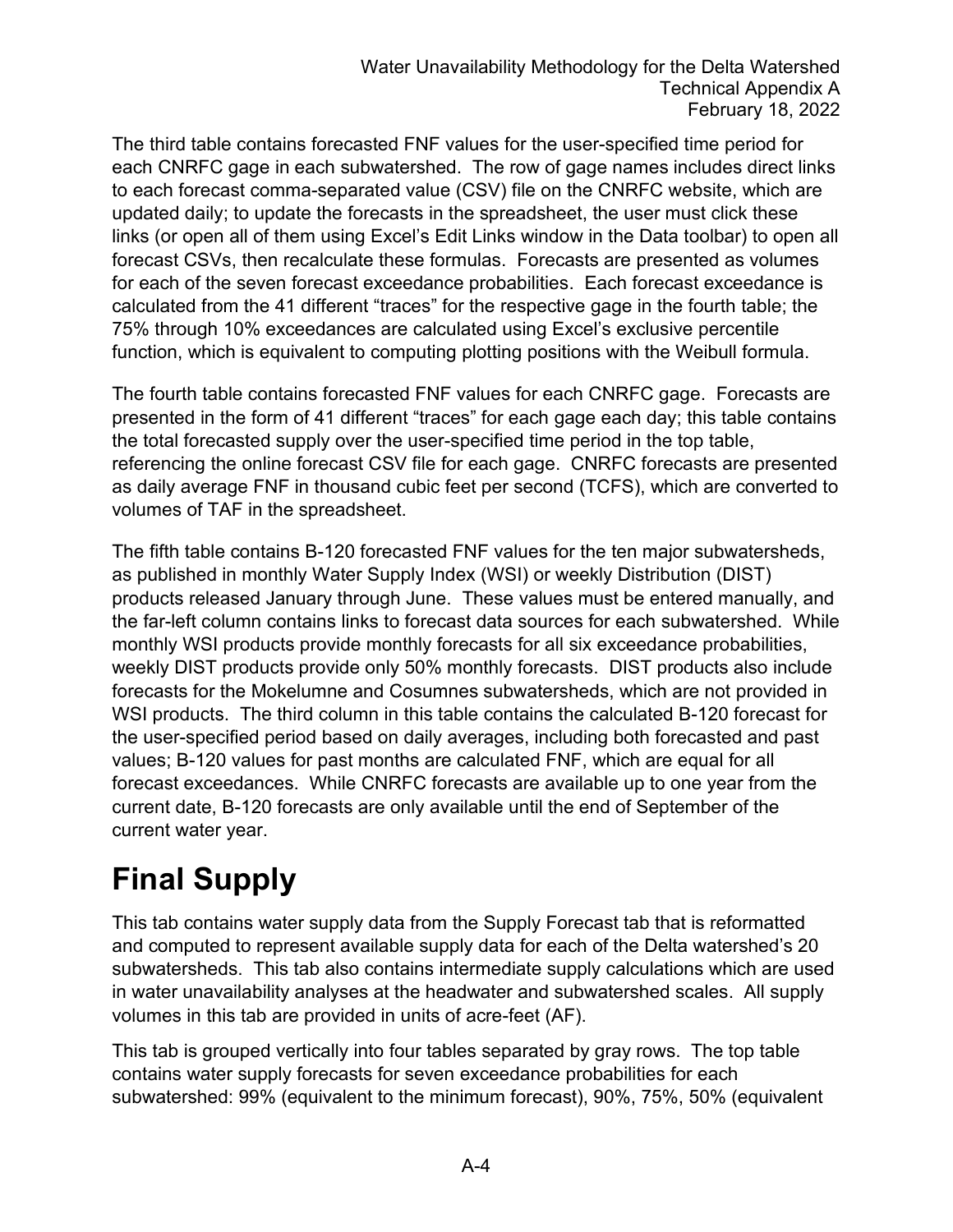to the median forecast), 25% 10%, 1% (equivalent to the maximum forecast), or a userspecified Custom forecast (see Supply Forecast section). The top row is populated with forecasts based on the user-specified exceedance forecast for each subwatershed (see Supply Forecast section). Water supply computations for each subwatershed based on the forecasted values in the Supply Forecast tab are explained in the table below. Some subwatersheds are computed using Gap Filling (GF) factors that are explained in the next section.

| <b>Field Name(s)</b>      | <b>Definition &amp; Methodology</b>                                                                                                                                               | <b>Data</b><br>Source(s)         |
|---------------------------|-----------------------------------------------------------------------------------------------------------------------------------------------------------------------------------|----------------------------------|
| Exceedance                | The probability of the water supply over the<br>user-specified period exceeding the given<br>volume.                                                                              |                                  |
| Sacramento<br><b>Bend</b> | Supply forecasts for the Sacramento River<br>at Bend subwatershed:<br>- CNRFC gage BDBC1.<br>- B-120 SRSWI or DIST (50% only).                                                    | CNRFC,<br><b>B-120</b>           |
| Stony                     | Supply forecasts for the Stony Creek<br>subwatershed (at East Park Reservoir):<br>- Augmented, CNRFC gage EPRC1 * GF<br>Stony Increase Factor.                                    | CNRFC w/<br>staff<br>adjustments |
| Cache                     | Supply forecasts for the Cache Creek<br>subwatershed (above Rumsey):<br>- Extrapolated, Stony * GF Cache-Stony<br>Ratio.                                                          | <b>Staff estimates</b>           |
| <b>Upper Feather</b>      | Supply forecasts for the Upper Feather<br>River subwatershed (at Lake Oroville):<br>- CNRFC gage ORDC1.<br>- B-120 SRSWI or DIST (50% only).                                      | CNRFC,<br><b>B-120</b>           |
| Yuba                      | Supply forecasts for the Yuba River<br>subwatershed (at Englebright Reservoir or<br>near Smartville plus Deer Creek):<br>- CNRFC gage HLEC1.<br>- B-120 SRSWI or DIST (50% only). | CNRFC,<br><b>B-120</b>           |
| <b>Bear</b>               | Supply forecasts for the Bear River<br>subwatershed (near Wheatland):<br>- Extrapolated, Upper Feather * GF Bear-<br>Yuba Ratio.                                                  | <b>Staff estimates</b>           |
| Upper<br>American         | Supply forecasts for the Upper American<br>River subwatershed (at Folsom Lake):<br>- CNRFC gage FOLC1.<br>- B-120 SRSWI or DIST (50% only).                                       | CNRFC,<br><b>B-120</b>           |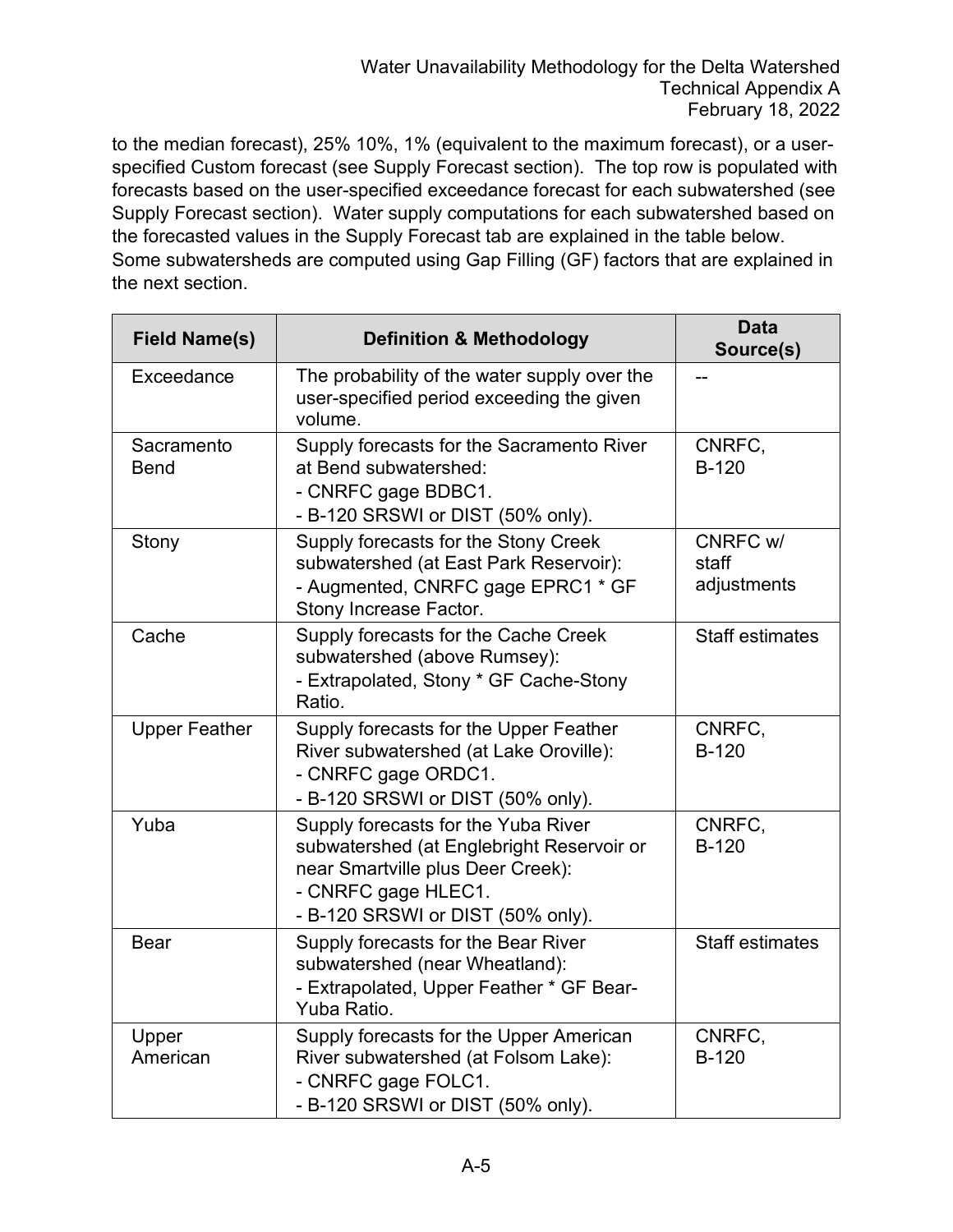| <b>Field Name(s)</b>              | <b>Definition &amp; Methodology</b>                                                                                                                                                                                                                                                                                                                                           | Data<br>Source(s)                |
|-----------------------------------|-------------------------------------------------------------------------------------------------------------------------------------------------------------------------------------------------------------------------------------------------------------------------------------------------------------------------------------------------------------------------------|----------------------------------|
| Putah                             | Supply forecast for the Putah Creek<br>subwatershed (near Winters):<br>- Extrapolated, Stony * GF Putah-Stony<br>Ratio.                                                                                                                                                                                                                                                       | <b>Staff estimates</b>           |
| Upper<br>Sacramento<br>Valley     | Supply forecasts for the Upper Sacramento<br>River Valley subwatershed (tributaries<br>between Bend and Butte Slough, including<br>Redbank, Elder, Thomes, Antelope, Mill,<br>Deer, Big Chico, and Butte Creeks):<br>- Augmented, CNRFC gages<br>(EDCC1+TCRC1) * GF Elder-Thomes<br>Increase Factor +<br>(MLMC1+DCVC1+BKCC1) * GF Mill-Deer-<br><b>Butte Increase Factor.</b> | CNRFC w/<br>staff<br>adjustments |
| Sacramento<br><b>Valley Floor</b> | Supply forecasts for the Sacramento Valley<br>Floor subwatershed (minor east and west<br>side tributaries between Stony Creek and<br>the Delta, including tributaries to the Lower<br>Feather and American Rivers):<br>- Extrapolated, (Sacramento Bend+Upper<br>Feather+Upper American) * GF<br>Sacramento Valley Ratio.                                                     | <b>Staff estimates</b>           |
| Sacramento<br>Total               | The sum of all subwatershed supplies in<br>the Sacramento River watershed for the<br>given forecast exceedance over the user-<br>specified time period.                                                                                                                                                                                                                       | Calculated                       |
| Chowchilla                        | Supply forecasts for the Chowchilla River<br>subwatershed (at Buchanan Reservoir):<br>- CNRFC gage BHNC1                                                                                                                                                                                                                                                                      | <b>CNRFC</b>                     |
| Upper San<br>Joaquin              | Supply forecasts for the Upper San<br>Joaquin River subwatershed (at Millerton<br>Reservoir):<br>- CNRFC gage FRAC1.<br>- B-120 SJSWI or DIST (50% only).                                                                                                                                                                                                                     | CNRFC,<br><b>B-120</b>           |
| Fresno                            | Supply forecasts for the Fresno River<br>subwatershed (at Hensley Lake):<br>- CNRFC gage HIDC1.                                                                                                                                                                                                                                                                               | <b>CNRFC</b>                     |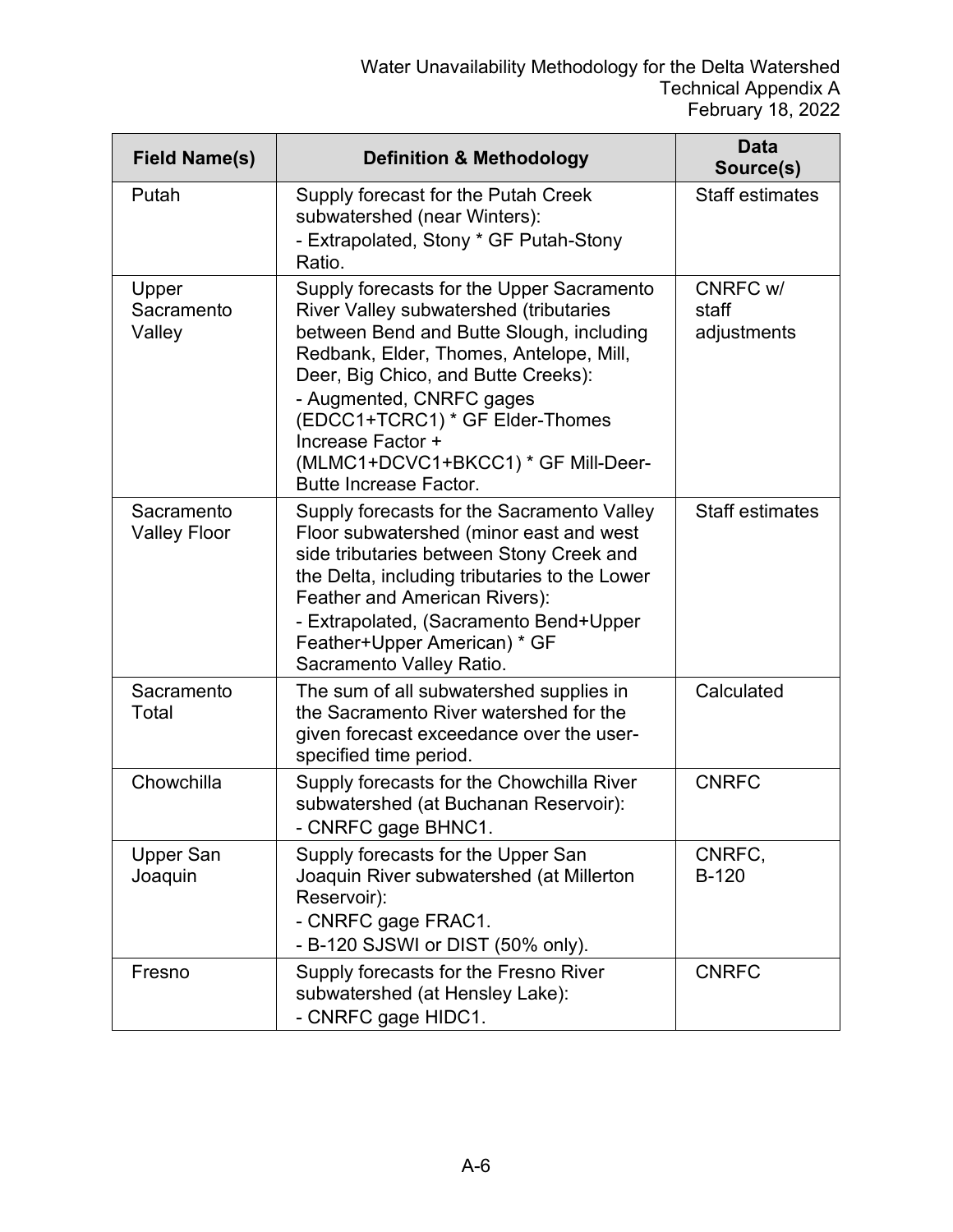| <b>Field Name(s)</b>               | <b>Definition &amp; Methodology</b>                                                                                                                                                                                                                                                                                                                                                         | <b>Data</b><br>Source(s)  |
|------------------------------------|---------------------------------------------------------------------------------------------------------------------------------------------------------------------------------------------------------------------------------------------------------------------------------------------------------------------------------------------------------------------------------------------|---------------------------|
| Merced                             | Supply forecasts for the Merced River<br>subwatershed (at Exchequer Reservoir or<br>below Merced Falls):<br>- CNRFC gage EXQC1.<br>- B-120 SJSWI or DIST (50% only).                                                                                                                                                                                                                        | CNRFC,<br>$B-120$         |
| Tuolumne                           | Supply forecasts for the Tuolumne River<br>subwatershed (at New Don Pedro<br>Reservoir or below La Grange Reservoir):<br>- CNRFC gage NDPC1.<br>- B-120 SJSWI or DIST (50% only).                                                                                                                                                                                                           | CNRFC,<br><b>B-120</b>    |
| <b>Stanislaus</b>                  | Supply forecasts for the Stanislaus River<br>subwatershed (at New Melones Reservoir<br>or below Goodwin Reservoir):<br>- CNRFC gage NMSC1.<br>- B-120 SJSWI or DIST (50% only).                                                                                                                                                                                                             | CNRFC,<br>$B-120$         |
| Calaveras                          | Supply forecasts for the Calaveras River<br>subwatershed (at New Hogan Reservoir):<br>- CNRFC gage NHGC1.                                                                                                                                                                                                                                                                                   | <b>CNRFC</b>              |
| Mokelumne                          | Supply forecasts for the Mokelumne River<br>subwatershed (at Pardee Reservoir):<br>- CNRFC gage CMPC1.<br>- B-120 DIST (50% only).                                                                                                                                                                                                                                                          | <b>CNRFC</b>              |
| Cosumnes                           | Supply forecasts for the Cosumnes River<br>subwatershed (at Michigan Bar):<br>- CNRFC gage MHBC1.<br>- B-120 DIST (50% only).                                                                                                                                                                                                                                                               | <b>CNRFC</b>              |
| San Joaquin<br><b>Valley Floor</b> | Supply forecasts for the San Joaquin River<br>Valley Floor subwatershed (including minor<br>east and west side tributaries between the<br>Chowchilla and American Rivers):<br>- Extrapolation, CNRFC gages<br>MPAC1+OWCC1+MEEC1 + (Upper San<br>Joaquin+Merced+Tuolumne+Stanislaus)*<br>GF San Joaquin Valley Ratio +<br>(Mokelumne+Cosumnes) * GF San<br>Joaquin-Mokelumne-Cosumnes Ratio. | CNRFC, staff<br>estimates |
| San Joaquin<br>Total               | The sum of all subwatershed supplies in<br>the San Joaquin River watershed for the<br>given forecast exceedance over the user-<br>specified time period.                                                                                                                                                                                                                                    | Calculated                |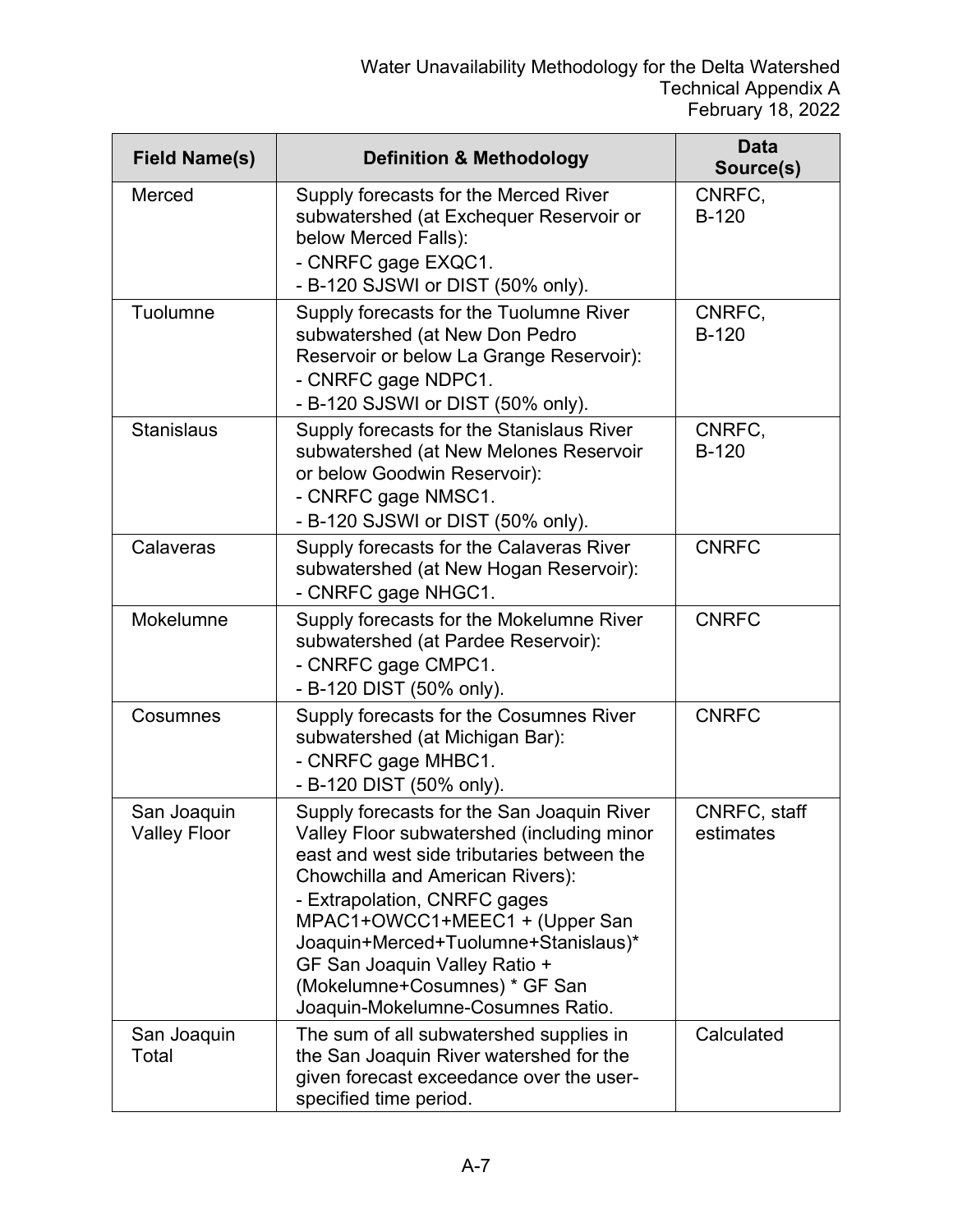| <b>Field Name(s)</b>               | <b>Definition &amp; Methodology</b>                                                                                                                                  | Data<br>Source(s) |
|------------------------------------|----------------------------------------------------------------------------------------------------------------------------------------------------------------------|-------------------|
| Delta<br>Watershed<br>Total        | The sum of all supplies in the Delta<br>watershed for the given forecast<br>exceedance over the user-specified time<br>period.                                       | Calculated        |
| $\%$<br>Sacramento/<br>San Joaquin | The percent of total Delta watershed<br>supply for the given forecast exceedance<br>over the user-specified time period which<br>came from the respective watershed. | Calculated        |

The second table in this tab contains calculations related to the contributions of each subwatershed to watershed-wide supply. The first row indicates if any Riparian-priority claims in each subwatershed faced water unavailability over the user-specified period (see Headwaters section). In other words, these cells identify if each subwatershed's supplies and demands should be excluded from the Watershed unavailability analysis due to lack of connectivity with the Delta watershed; they have conditional formatting to **highlight red** if the subwatershed lacks connectivity. Lower subwatersheds have static values that indicate they are never disconnected from the watershed. The second row indicates if any subwatershed's supply is less than its abandoned instream flow requirement for the user-specified period (see Instream Flows section), with conditional formatting to **highlight red** if the instream flow is greater. The fourth row calculates the volume of instream flow in excess of the FNF supply for each subwatershed. Finally, the fourth row calculates the supply from each subwatershed that contributes to the watershed-wide analysis: if the subwatershed is disconnected its contributing supply is zero, otherwise its Total Supply is equal to its Selected Supply Forecast value plus its Instream Flow in Excess of Supply value. Supply ratios for the Delta watershed are calculated based on total supply volumes for each watershed for the purpose of Legal Delta demand proration (see Watersheds section).

The third table in this tab indicates the priority date of the most senior right or claim in each subwatershed, as well as the Sacramento and San Joaquin watersheds and the Legal Delta as a whole, that would be under curtailment for the user-specified time period with the user-specified supply forecasts (see Final Supply section) and the Watershed-wide unavailability analysis (see Watersheds section below). These cells will only display "Riparian" priority if the supply in the given headwater subwatershed is forecasted to be zero; they will display "All Pre-14" if all pre-1914 appropriative water right claims are under curtailment. Values of "Project" mean that one or more Project water rights (assumed to be the most junior in the Delta watershed) are under curtailment. These cells display "-" if no water rights or claims are under curtailment for the given subwatershed/watershed. In some cases these cells may display the priority of a right that has no water available in that subwatershed but is not curtailed because it diverts from additional subwatershed(s) or is located in the Legal Delta; these rights are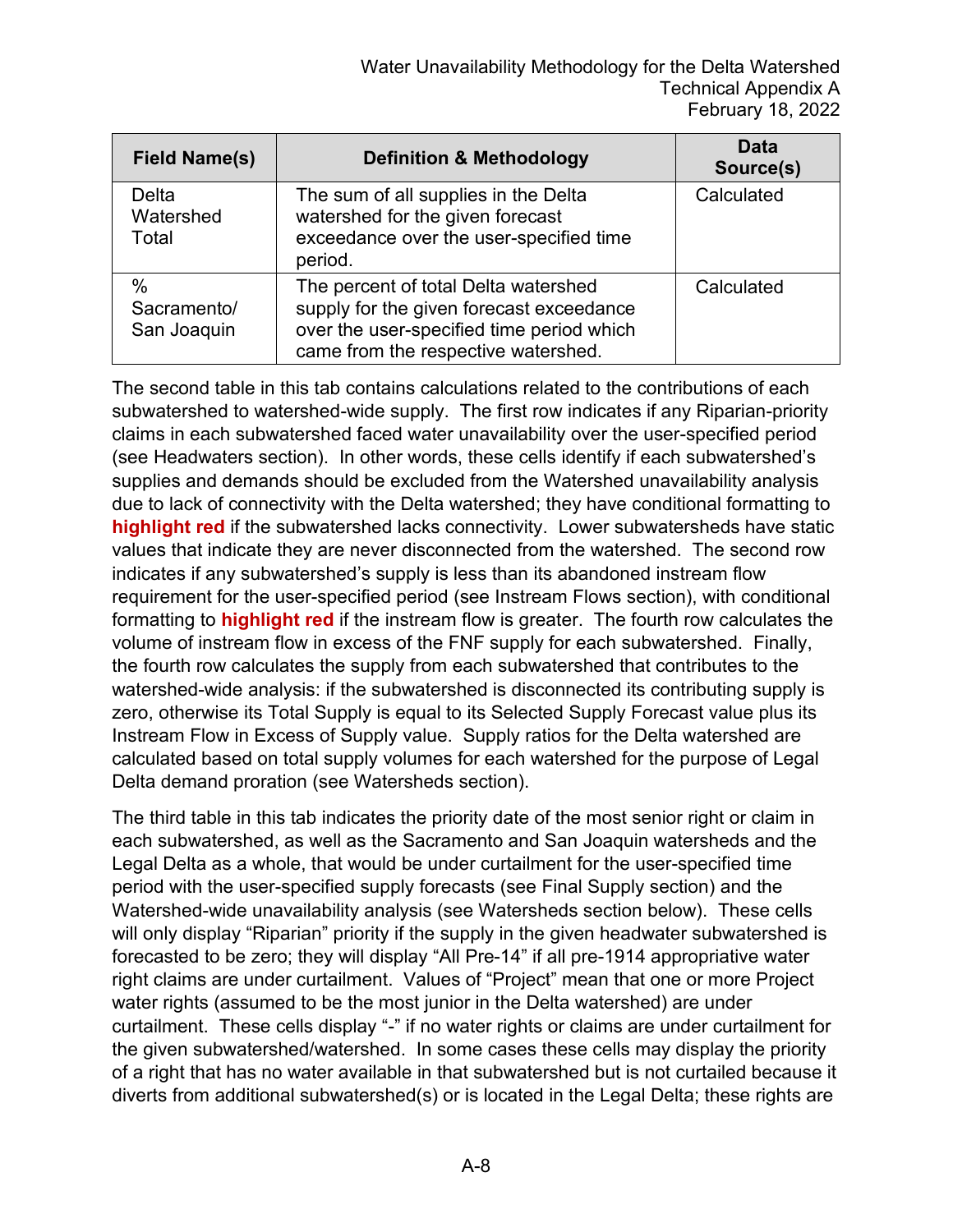only curtailed if water is unavailable from all sources (see Curtailments section). The third table also contains calculations of the total unmet demand and excess local supply in each subwatershed; unmet demand would be zero if no rights or claims in the subwatershed face water unavailability, while excess supply would be zero if some rights or claims face water unavailability. Excess supplies from individual headwater subwatersheds may meet demands further downstream in the watershed, so the total excess supply for each watershed is less than the sum its subwatersheds. The fourth table in this tab contains a reformatted and simplified version of the third table, with priority dates of first curtailments displayed as years only.

## **Gap Filling**

This tab contains monthly factors which are used to fill gaps in supply data for select subwatersheds, either to estimate missing past/forecasted data (extrapolation) or to adjust existing supply data (augmentation). These monthly average factors are computed outside the Methodology spreadsheet based on past supply data, and detailed methods for each subwatershed are described in the table below. Outlying values (outside the range of the overall mean plus or minus three times the overall standard deviation) are not included in the calculated monthly mean factors shown in this tab.

| <b>Field Name(s)</b>       | <b>Definition &amp; Methodology</b>                                                                                                                                                                                                                                                                                                 | Data<br>Source(s) |
|----------------------------|-------------------------------------------------------------------------------------------------------------------------------------------------------------------------------------------------------------------------------------------------------------------------------------------------------------------------------------|-------------------|
| Month                      | Month of the calendar year for which the<br>gap-filling factor applies.                                                                                                                                                                                                                                                             |                   |
| Cache-Stony<br>Ratio (CSR) | Factor used to extrapolate the FNF supply<br>for the Cache Creek subwatershed based<br>on data for the Stony Creek<br>subwatershed:<br>- CSR = DWR subbasin UF3 / DWR<br>subbasin UF4 for WY -1922-2014,<br>removed outlying values and averaged by<br>month.<br>- GF Cache = CSR*(EPRC1*SIF) for WY<br>2015-Present and Forecasts. | Calculated        |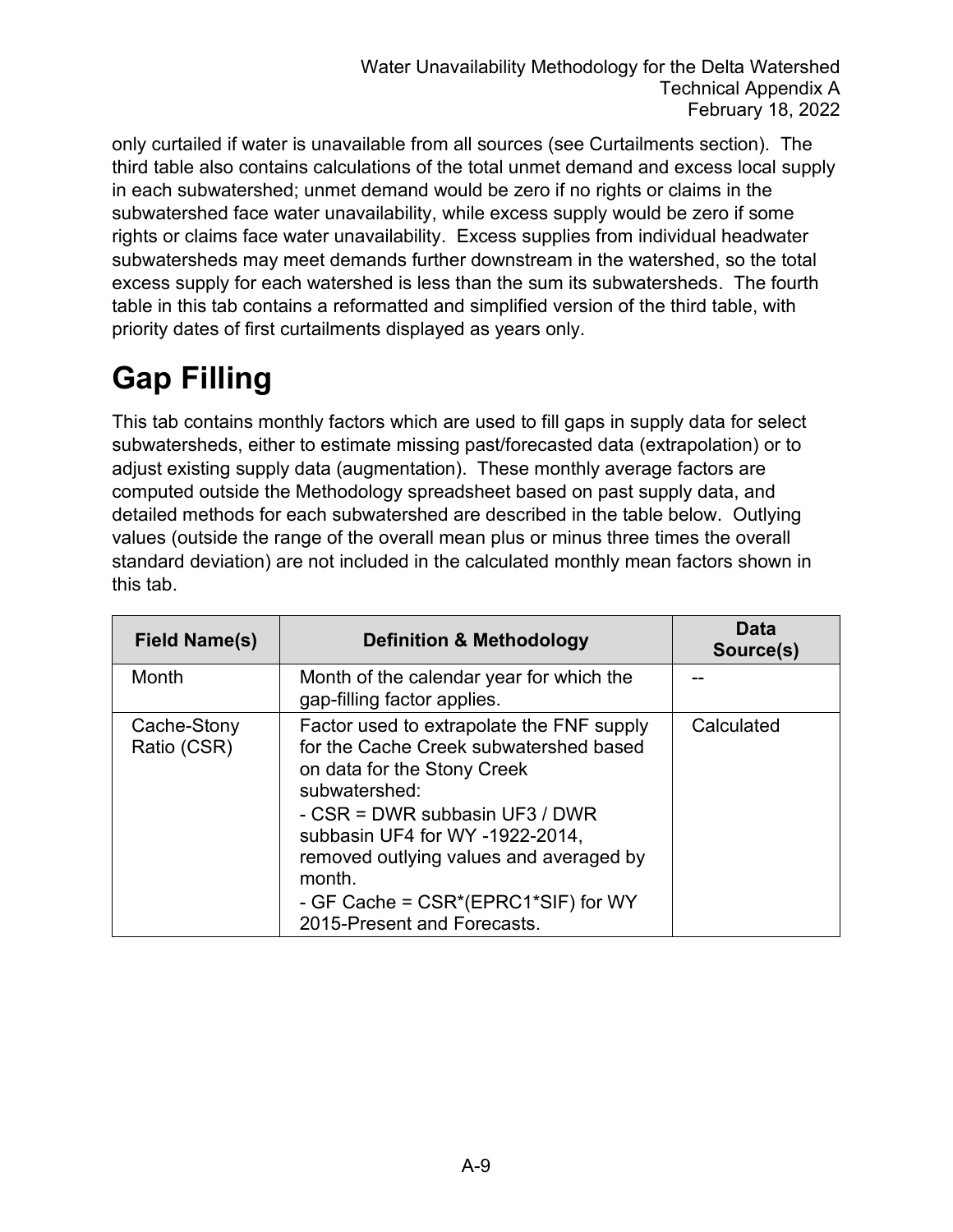| <b>Field Name(s)</b>                      | <b>Definition &amp; Methodology</b>                                                                                                                                                                                                                                                                                                                                                                                                                                                                                                             | <b>Data</b><br>Source(s) |
|-------------------------------------------|-------------------------------------------------------------------------------------------------------------------------------------------------------------------------------------------------------------------------------------------------------------------------------------------------------------------------------------------------------------------------------------------------------------------------------------------------------------------------------------------------------------------------------------------------|--------------------------|
| Stony Increase<br>Factor (SIF)            | Factor used to augment recent FNF<br>supply values for the Stony Creek<br>subwatershed to approximate the entire<br>subwatershed's supply based on past<br>DWR data (CNRFC gage EPRC1 is<br>located upstream of several tributaries):<br>- SIF = DWR subbasin UF4 / CNRFC<br>gage EPRC1 for WYs 2013-2014,<br>removed outlying values and averaged by<br>month.<br>- GF Stony = SIF*EPRC1 for WY 2015-<br><b>Present and Forecasts.</b>                                                                                                         | Calculated               |
| Bear-Yuba<br>Ratio (BYR)                  | Factor used to extrapolate the FNF supply<br>for the Bear River subwatershed based on<br>data for the Yuba River subwatershed:<br>- BYR = DWR subbasin UF10 / CDEC<br>gage YRS for WY -1922-2014, removed<br>outlying values and averaged by month.<br>- GF Bear = BYR*YRS for WY 2015-<br><b>Present and Forecasts.</b>                                                                                                                                                                                                                        | Calculated               |
| Elder-Thomes<br>Increase<br>Factor (ETIF) | Factor used to augment recent FNF<br>supply values for west side tributaries in<br>the Upper Sacramento River Valley<br>subwatershed to approximate the supply<br>of all west side tributaries based on past<br>DWR data (CNRFC gages EDCC1 and<br>TCRC1 do not include all west side<br>tributaries):<br>- ETIF = DWR subbasin UF5 / (CNRFC<br>gages EDCC1+TCRC1) for WYs 2013-<br>2014, removed outlying values and<br>averaged by month.<br>- GF Upper Sacramento Valley West =<br>ETIF*(EDCC1+TCRC1) for WY 2015-<br>Present and Forecasts. | Calculated               |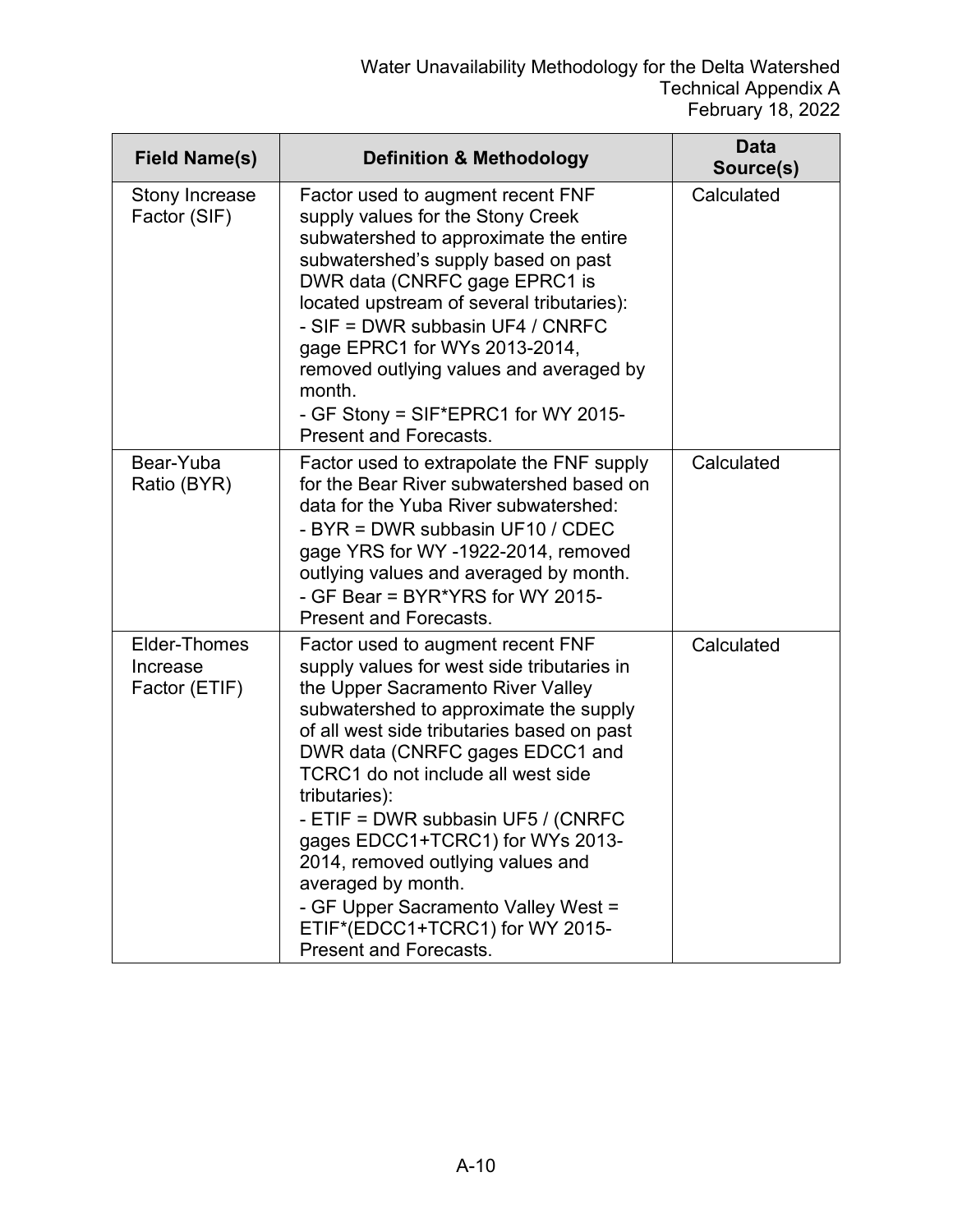| <b>Field Name(s)</b>                          | <b>Definition &amp; Methodology</b>                                                                                                                                                                                                                                                                                                                                                                                                                                                                                                                                 | <b>Data</b><br>Source(s) |
|-----------------------------------------------|---------------------------------------------------------------------------------------------------------------------------------------------------------------------------------------------------------------------------------------------------------------------------------------------------------------------------------------------------------------------------------------------------------------------------------------------------------------------------------------------------------------------------------------------------------------------|--------------------------|
| Mill-Deer-Butte<br>Increase<br>Factor (MDBIF) | Factor used to augment recent FNF<br>supply values for east side tributaries in<br>the Upper Sacramento River Valley<br>subwatershed to approximate the supply<br>of all east side tributaries based on past<br>DWR data (CNRFC gages MLMC1,<br>DCVC1, and BKCC1 do not include all<br>east side tributaries):<br>- MDBIF = DWR subbasin UF7 / (CNRFC<br>gages MLMC1+DCVC1+BKCC1) for WYs<br>2013-2014, removed outlying values and<br>averaged by month.<br>- GF Upper Sacramento Valley East =<br>MDBIF*(MLMC1+DCVC1+BKCC1) for WY<br>2015-Present and Forecasts. | Calculated               |
| Putah-Stony<br>Ratio (PSR)                    | Factor used to extrapolate the FNF supply<br>for the Putah Creek subwatershed based<br>on data for the Stony Creek<br>subwatershed:<br>- PSR = DWR subbasin UF2 / DWR<br>subbasin UF4 for WY 1922-2014,<br>removed outlying values and averaged by<br>month.<br>- GF Putah = PSR*(EPRC1*SIF) for WY<br>2015-Present and Forecasts.                                                                                                                                                                                                                                  | Calculated               |
| Sacramento<br><b>Valley Ratio</b><br>(SRVR)   | Factor used to extrapolate the FNF supply<br>for the Sacramento River Valley Floor<br>subwatershed based on data for the<br>Sacramento, Feather, and American<br>Rivers (no recent or projected supply data<br>exists for the Valley Floor):<br>- SRVR = DWR subbasin UF1 / CDEC<br>gages SBB+FTO+AMF for WY 1922-<br>2014, removed outlying values and<br>averaged by month.<br>- GF Sacramento Valley Floor =<br>SRVR*(SBB+FTO+AMF) for WY 2015-<br>Present and Forecasted.                                                                                       | Calculated               |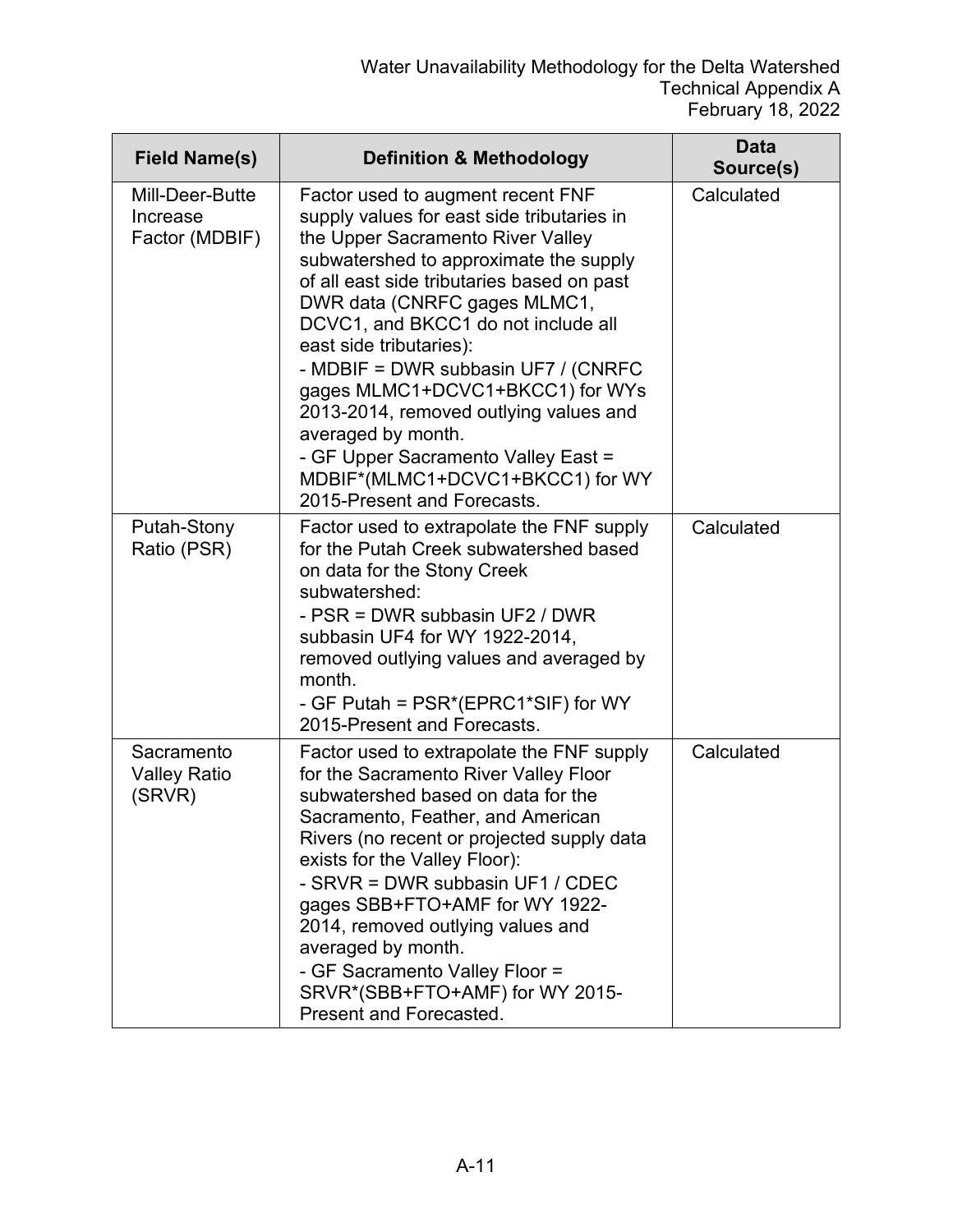| <b>Field Name(s)</b>                                                           | <b>Definition &amp; Methodology</b>                                                                                                                                                                                                                                                                                                                                                                                                                                                                                                    | <b>Data</b><br>Source(s) |
|--------------------------------------------------------------------------------|----------------------------------------------------------------------------------------------------------------------------------------------------------------------------------------------------------------------------------------------------------------------------------------------------------------------------------------------------------------------------------------------------------------------------------------------------------------------------------------------------------------------------------------|--------------------------|
| San Joaquin-<br>Mokelumne-<br>Cosumnes<br>Ratio (SJMCR)                        | Factor used to extrapolate the FNF supply<br>for east side tributaries in the San Joaquin<br>River Valley Floor subwatershed based on<br>data for the Mokelumne and Cosumnes<br>Rivers (no recent or projected supply data<br>exists for the Valley Floor):<br>- SJMCR = DWR subbasin UF12 / CDEC<br>gages MKM+CSN for WY-1922-2014,<br>removed outlying values and averaged by<br>month.<br>- GF San Joaquin Valley Floor East =<br>SJMCR*(MKM+CSN) for WY 2015-                                                                      | Calculated               |
|                                                                                | Present and Forecasted.                                                                                                                                                                                                                                                                                                                                                                                                                                                                                                                |                          |
| San Joaquin-<br>Merced-<br>Tuolumne-<br><b>Stanislaus</b><br>Ratio<br>(SJMTSR) | Factor used to estimate the FNF supply<br>for west side tributaries in the San Joaquin<br>River Valley Floor subwatershed based on<br>data for the San Joaquin, Merced,<br>Tuolumne, and Stanislaus Rivers (no<br>recent or projected supply data exists for<br>the Valley Floor):<br>- SJMTSR = DWR subbasin UF24 / CDEC<br>gages SJF+MRC+TLG+SNS for WY -<br>1922-2014, removed outlying values and<br>averaged by month.<br>- GF San Joaquin Valley Floor West =<br>SJMTSR*(SJF+MRC+TLG+SNS) for WY<br>2015-Present and Forecasted. | Calculated               |

#### **Instream Flows**

This tab contains instream flow requirements for each subwatershed, which are used to increase available supplies to account for the abandonment of these dedicated flows below their intended reach. Flow requirements are sourced from the Division's Sacramento Valley Water Allocation Model (SacWAM) and Water Supply Effects (WSE) model. Only requirements which crossed subwatershed boundaries or ended near the bottom of a subwatershed (less than 30 river miles from its mouth) are included. If the instream flow reach ends higher up in the subwatershed, such that it may meet demand in that subwatershed itself, the abandoned instream flow is not considered in the analysis. The source of each instream flow requirement is detailed in the Note column.

All flow values in the Instream Flows table are given in average cubic feet per second (CFS) by month, with the exception of the Supply Forecast Period column which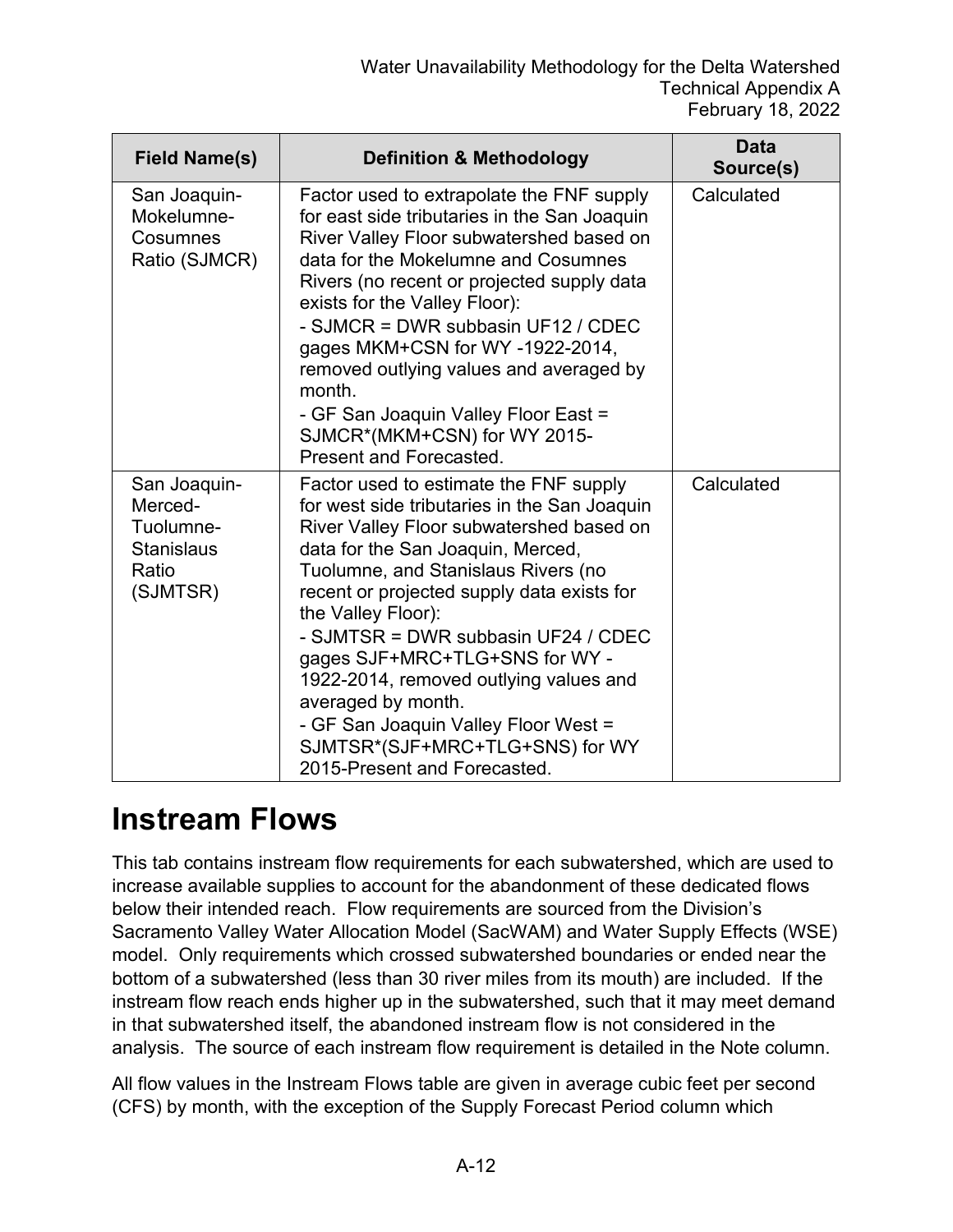converts flows for the user-specified time period (see Supply Forecast section) to a volume in acre-feet (AF) using daily averages and the number of days in each month that fall within the specified period. The supply contribution of each subwatershed to the watershed-wide analysis is represented by the greater of either the forecasted full natural flow (FNF) or the abandoned instream flow in this table for the respective subwatershed (see Final Supply section). In other words, during very dry conditions instream flows are assumed to consist of supplemental reservoir releases which would replace available natural flows when abandoned below their intended reach. During wet conditions instream flows are assumed to consist of bypassed natural flows, which would not contribute abandoned water in excess of FNF below their intended reach.

#### **Demand**

This tab contains monthly water diversion (demand) data for water right records in the Delta watershed. This data originated from the State Water Board's Electronic Water Rights Information Management System (eWRIMS) database. Technical Appendix B describes the process used to select these water right records and quality-control reported data to produce this dataset. In this tab each row quantifies reported water diversions for a single water right or claim in each month of the 2018 and 2019 calendar years, which are used as proxies for 2021 water demand in this analysis. Demand data are further distributed to individual points of diversion (PODs) and account for return flows in the Final Demand tab (see Final Demand section).

| <b>Field</b><br>Name(s)    | <b>Definition &amp; Methodology</b>                                                                                                                                                                                                                                                                                                                                                                                                                                                                                                                                                                                                                        | <b>Data</b><br>Source(s)                      |
|----------------------------|------------------------------------------------------------------------------------------------------------------------------------------------------------------------------------------------------------------------------------------------------------------------------------------------------------------------------------------------------------------------------------------------------------------------------------------------------------------------------------------------------------------------------------------------------------------------------------------------------------------------------------------------------------|-----------------------------------------------|
| Application<br>ID          | Water Right Application ID; each water right<br>record on file with the State Water Board (Board)<br>is assigned a unique Application ID.                                                                                                                                                                                                                                                                                                                                                                                                                                                                                                                  | eWRIMS<br>database                            |
| <b>Water Right</b><br>Type | Water right or claim type (see Appendix B for<br>additional information on the different Statement<br>assigned categories):<br>- Appropriative: A post-1914 appropriative water<br>right pursuant to a permit or license from the<br>Board.<br>- Statement of Div[ersion] and Use (Riparian): A<br>riparian water right claim.<br>- Statement of Div[ersion] and Use (Riparian or<br>Pre-1914): A riparian and/or pre-1914<br>appropriative water right claim.<br>- Statement of Div[ersion] and Use (Pre-1914): A<br>pre-1914 appropriative water right claim.<br>- Statement of Div[ersion] and Use (Reserved): A<br>federal reserved water right claim. | eWRIMS<br>database w/<br>staff<br>adjustments |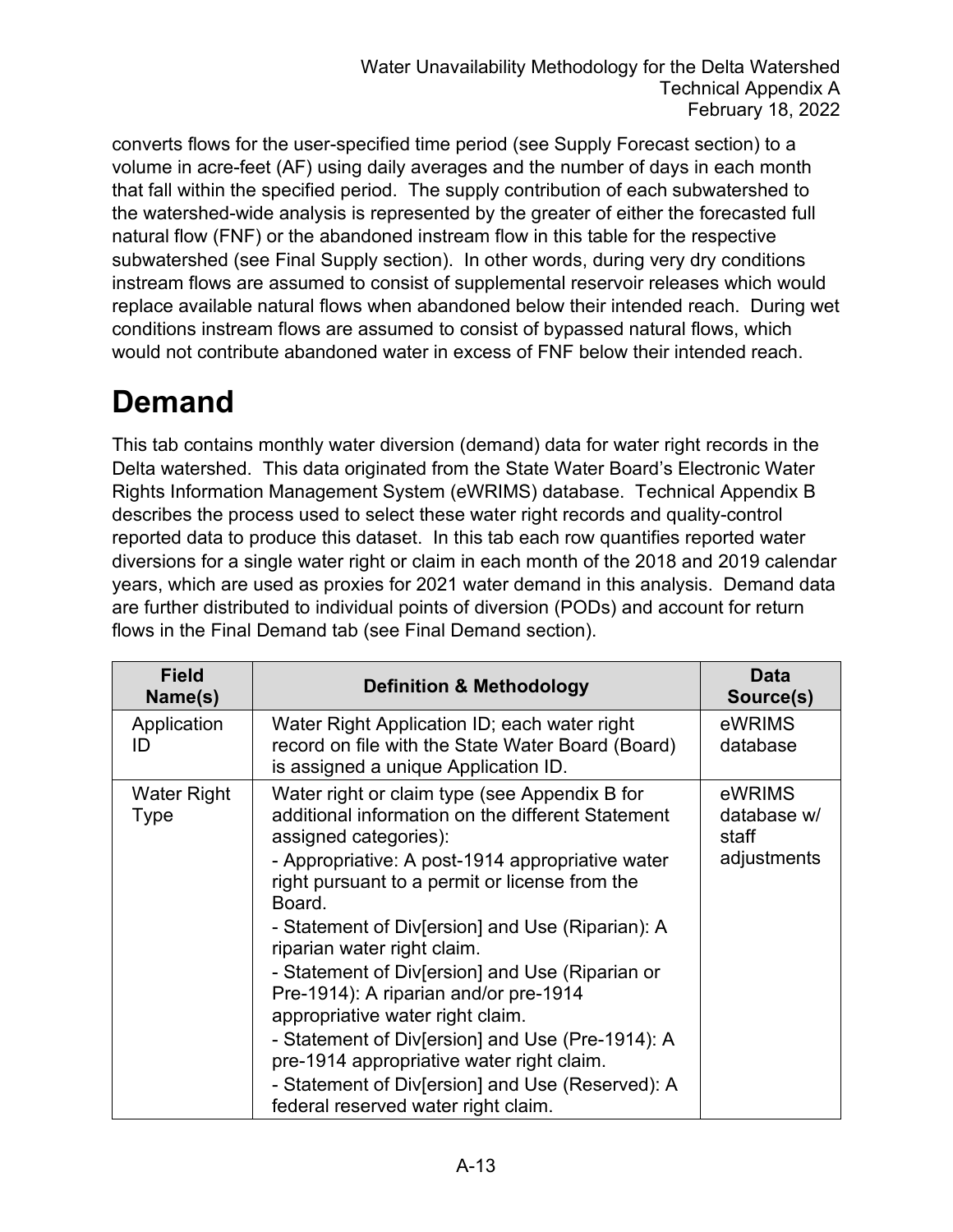| <b>Field</b><br>Name(s)             | <b>Definition &amp; Methodology</b>                                                                                                                                                                                                                                                                                                                                                                                                                                                                                                                                                                                                                                                                                                                                                                                                                                                                                                                | <b>Data</b><br>Source(s) |
|-------------------------------------|----------------------------------------------------------------------------------------------------------------------------------------------------------------------------------------------------------------------------------------------------------------------------------------------------------------------------------------------------------------------------------------------------------------------------------------------------------------------------------------------------------------------------------------------------------------------------------------------------------------------------------------------------------------------------------------------------------------------------------------------------------------------------------------------------------------------------------------------------------------------------------------------------------------------------------------------------|--------------------------|
|                                     | - Statement of Div[ersion] and Use (Other): Any<br>other category of water right claim (e.g., court<br>decreed/adjudicated or contract/agreement).<br>- Statement of Div[ersion] and Use (Unclassified):<br>A water right claim with an unspecified category.<br>- Statement of Div[ersion] and Use (Pending): A<br>statement filed to document diversions while an<br>appropriative water right application is pending.<br>- Stockpond or Federal Stockpond: A water right<br>for a small livestock watering impoundment<br>constructed before 1969 (Water Code §1226).<br>- Registration (Domestic, Livestock, or<br>Cannabis): Water rights issued for certain small<br>projects (Water Code §§1228-1229).<br>- Federal Claims: A claim of federal reserved<br>water rights filed before July 1, 1984 (Water<br>Code §1227).<br>- Section 12 File: A specific type of water right,<br>similar to a pre-1914 appropriative water right<br>claim. |                          |
| <b>Water Right</b><br><b>Status</b> | Status of the water right or claim:<br>- Licensed: A post-1914 appropriative water right<br>for which the Board has issued a license.<br>- Permitted: A post-1914 appropriative water right<br>for which the Board has issued a permit.<br>- Claimed: A water right claimed by the owner<br>(i.e., Statements of Diversion and Use) which the<br>Board has not verified.<br>- Certified: A Stockpond, Federal Stockpond, or<br>Section 12 File water right for which the Board<br>has issued a certificate.<br>- Registered: A Domestic, Livestock, Cannabis,<br>or other small water right Registration which has<br>been approved by the Board.                                                                                                                                                                                                                                                                                                  | eWRIMS<br>database       |
| Primary<br>Owner                    | Name of the primary owner of the water right<br>record.                                                                                                                                                                                                                                                                                                                                                                                                                                                                                                                                                                                                                                                                                                                                                                                                                                                                                            | eWRIMS<br>database       |
| <b>Beneficial</b><br>Use(s)         | Concatenated list of the beneficial use(s) of<br>water associated with the water right record, as<br>defined by Water Code §§660-669.                                                                                                                                                                                                                                                                                                                                                                                                                                                                                                                                                                                                                                                                                                                                                                                                              | eWRIMS<br>database       |
| Priority<br>Date                    | The priority date of the water right or claim<br>(YYYY/MM/DD):                                                                                                                                                                                                                                                                                                                                                                                                                                                                                                                                                                                                                                                                                                                                                                                                                                                                                     | eWRIMS<br>database       |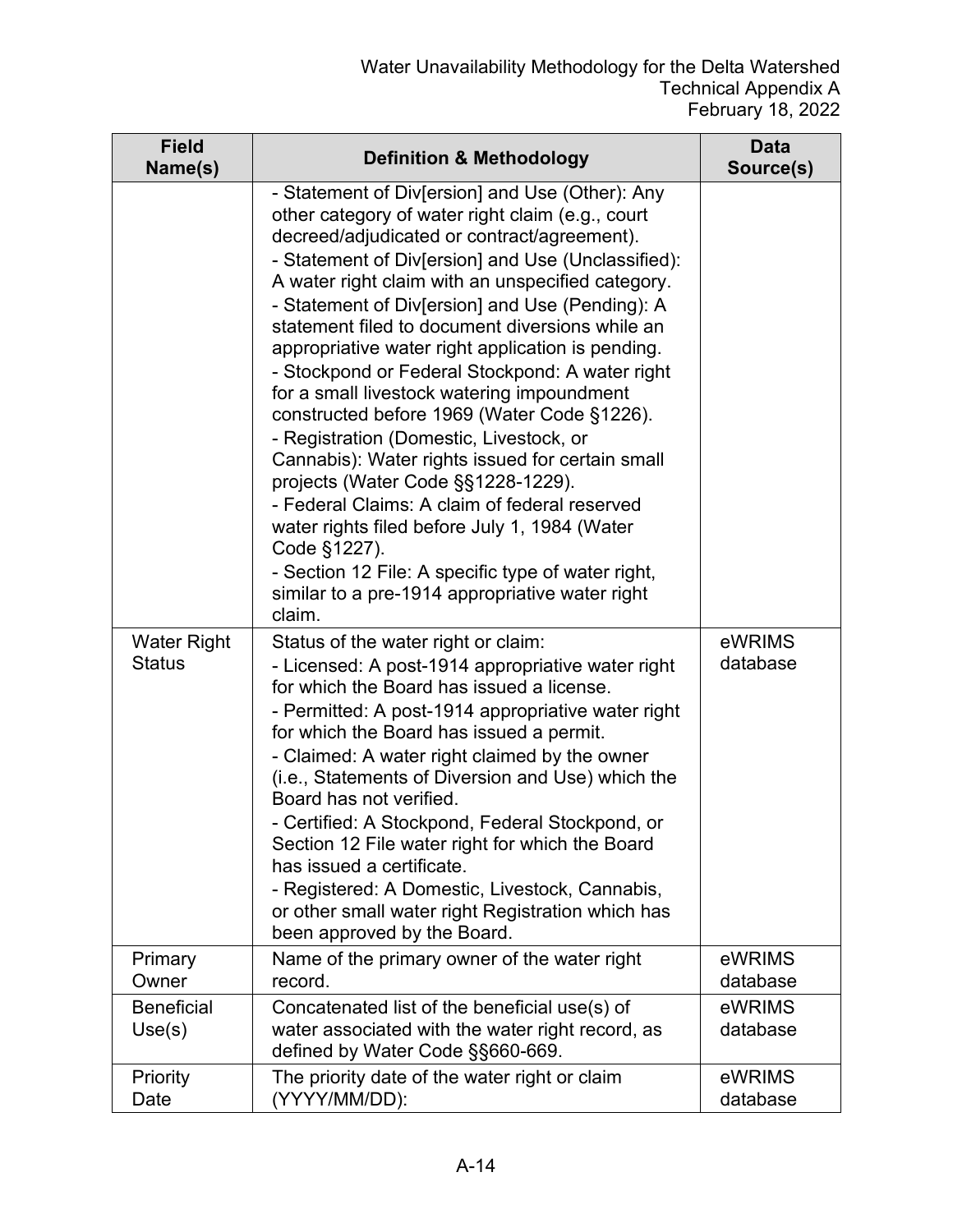| <b>Field</b><br>Name(s)     | <b>Definition &amp; Methodology</b>                                                                                                                                                                                                                                                                                                                                                                                                                                                                                                                                                                                                                                                                                                                                                                                                                                                                                                                                                                                                                                                                                                                                                                          | Data<br>Source(s)    |
|-----------------------------|--------------------------------------------------------------------------------------------------------------------------------------------------------------------------------------------------------------------------------------------------------------------------------------------------------------------------------------------------------------------------------------------------------------------------------------------------------------------------------------------------------------------------------------------------------------------------------------------------------------------------------------------------------------------------------------------------------------------------------------------------------------------------------------------------------------------------------------------------------------------------------------------------------------------------------------------------------------------------------------------------------------------------------------------------------------------------------------------------------------------------------------------------------------------------------------------------------------|----------------------|
|                             | - Appropriative, Federal Stockponds,<br>Cannabis/Domestic/Livestock Registration: The<br>earlier of the Application Acceptance Date and<br>Application Received Date values.<br>- Statements (Riparian): 'Riparian' are assumed<br>to have a more senior priority date than all<br>appropriative water rights and claims.<br>- Statements (Pre-1914, 'Riparian or Pre-1914',<br>Pending, Unclassified, or Other): Assumed to be<br>January 1 <sup>st</sup> of the earliest claimed Year Diversion<br>Commenced attribute, which is present in both<br>Initial Statements of Diversion and Use and<br>annual Supplemental Statements of Diversion<br>and Use.<br>- Stockpond: The earlier of the Application<br>Acceptance Date or Application Received Date<br>values, if this date is after 1977. Otherwise,<br>assumed to be January 1 <sup>st</sup> of the Year Diversion<br><b>First Commenced value.</b><br>- Federal Claims: Assumed to be January 1 <sup>st</sup> of<br>the Year Diversion First Commenced value if this<br>date is before 1914. Otherwise, the earlier of the<br>Application Acceptance Date and Application<br>Received Date values.<br>- Section 12 File: The Priority Date value. |                      |
| Assumed<br>Priority<br>Date | The date which carries over to all other parts of<br>the spreadsheet. Equal to the Priority Date<br>except for certain rights and claims:<br>- Statements ('Riparian or Pre-1914' or Other):<br>Assumed to be 'Riparian' because the statement<br>does not contain sufficient information to<br>designate a volume of demand to each type of<br>claim. Conservatively assumed to have a more<br>senior priority date than all appropriative water<br>rights and claims. <sup>2</sup>                                                                                                                                                                                                                                                                                                                                                                                                                                                                                                                                                                                                                                                                                                                         | Staff-<br>determined |

<span id="page-14-0"></span><sup>2</sup> For claims in the Legal Delta, this categorization of colorable riparian claims is consistent with recent judicial decisions (see e.g., *Modesto Irrigation District v. Heather Robinson Tanaka*, 48 Cal.App.5th 898 (2020)) and with the legal principles described in a memorandum dated December 15, 2017, regarding Issues Related to Overlap between Pre-1914 and Riparian Water Right Claims in the Delta and available on the website of the Office of the Delta Watermaster (Overlap Memo).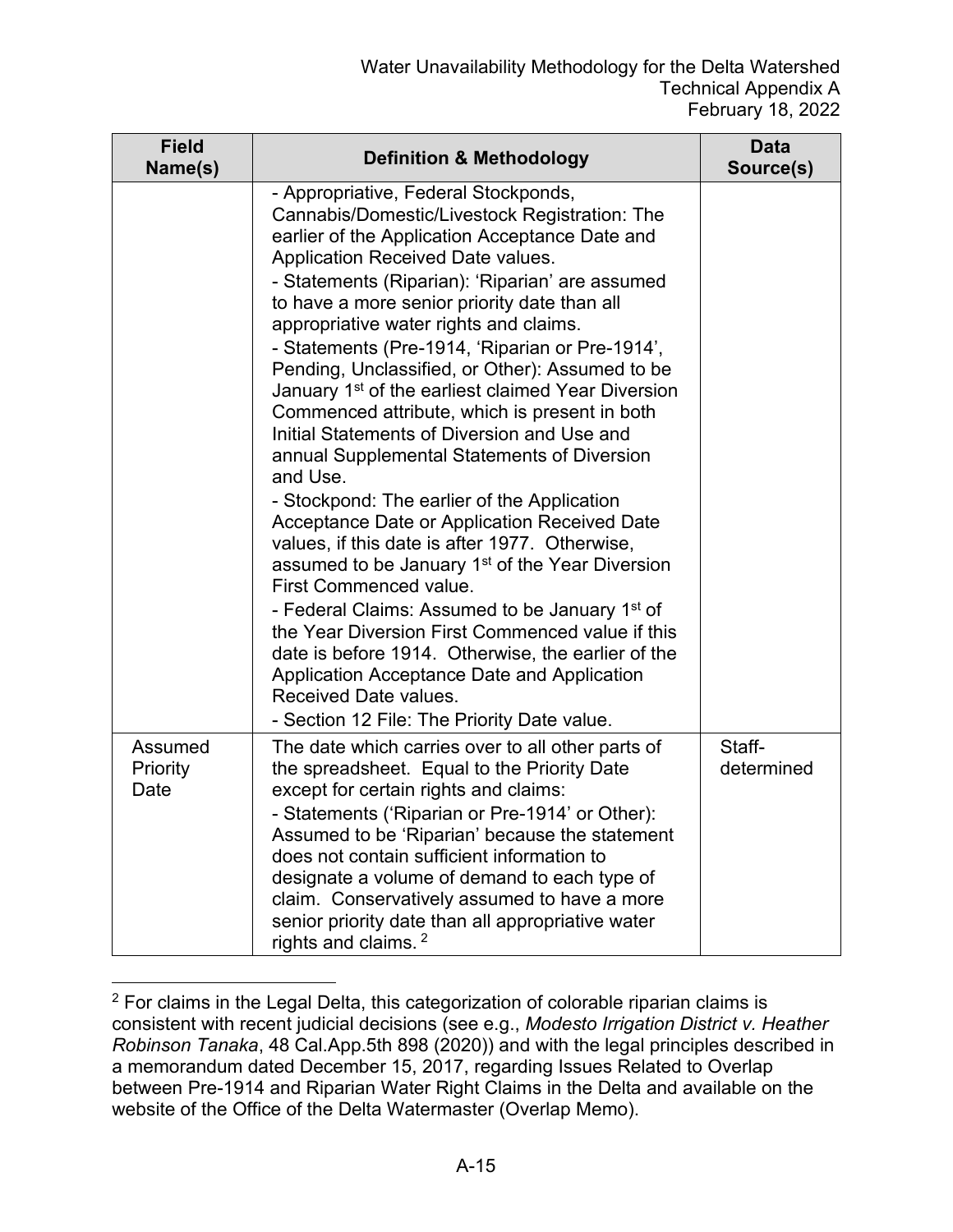| <b>Field</b><br>Name(s)                         | <b>Definition &amp; Methodology</b>                                                                                                                                                                                                                                                                                                                                                                                                                                                                                                                                                                                                                                           | <b>Data</b><br>Source(s)                      |
|-------------------------------------------------|-------------------------------------------------------------------------------------------------------------------------------------------------------------------------------------------------------------------------------------------------------------------------------------------------------------------------------------------------------------------------------------------------------------------------------------------------------------------------------------------------------------------------------------------------------------------------------------------------------------------------------------------------------------------------------|-----------------------------------------------|
|                                                 | - Statements (Pre-1914 or Unclassified) with a<br>Priority Date after 1914: In 1914 but with the<br>relative order of dates preserved by assigning<br>sequential dates to each starting with<br>1914/01/02.<br>- Statements (Pending): 'Pending' and assumed<br>to be the most junior of all records, because the<br>statement was only filed to document diversions<br>while an appropriative water right application is<br>pending.<br>- Appropriative Project water rights listed in<br>Board Decision 1641 (excepting 2 New Melones<br>Project rights, per Board Decision 1422): 'Project'<br>and assumed to be junior to other appropriative<br>water rights and claims. |                                               |
| <b>Face Value</b><br>(AFA)                      | The maximum volume of water authorized for<br>diversion annually under an appropriative water<br>right. Statements, including Riparian and Pre-<br>1914 Appropriative claims, do not have an<br>assigned face value; for the purposes of this<br>analysis, their face value is assumed to be zero.                                                                                                                                                                                                                                                                                                                                                                            | eWRIMS<br>database                            |
| 2018/2019<br>Total<br><b>Diversion</b><br>(AFA) | The total reported diversion of the water right<br>record in calendar year 2018 or 2019. These<br>values include user-reported direct diversions<br>and diversions to storage from annual reports.<br>Values for select water right records were<br>manually reviewed by staff and corrected as<br>necessary (see Review columns).                                                                                                                                                                                                                                                                                                                                            | eWRIMS<br>database w/<br>staff<br>adjustments |
| 2018/2019<br><b>Review</b>                      | Indicates whether and how the 2018 or 2019<br>reported diversion was reviewed or corrected by<br>staff:<br>- Estimated Downward: Staff reviewed and<br>corrected the user-reported diversion value to be<br>higher than reported.<br>- Estimated Upward: Staff reviewed and<br>corrected the user-reported diversion value to be<br>lower than reported.<br>- Reviewed Not Changed: Staff reviewed the<br>reported diversion value but did not apply a<br>correction.<br>- Not Reviewed: Staff did not manually review the<br>annual report.                                                                                                                                  | Staff-<br>determined                          |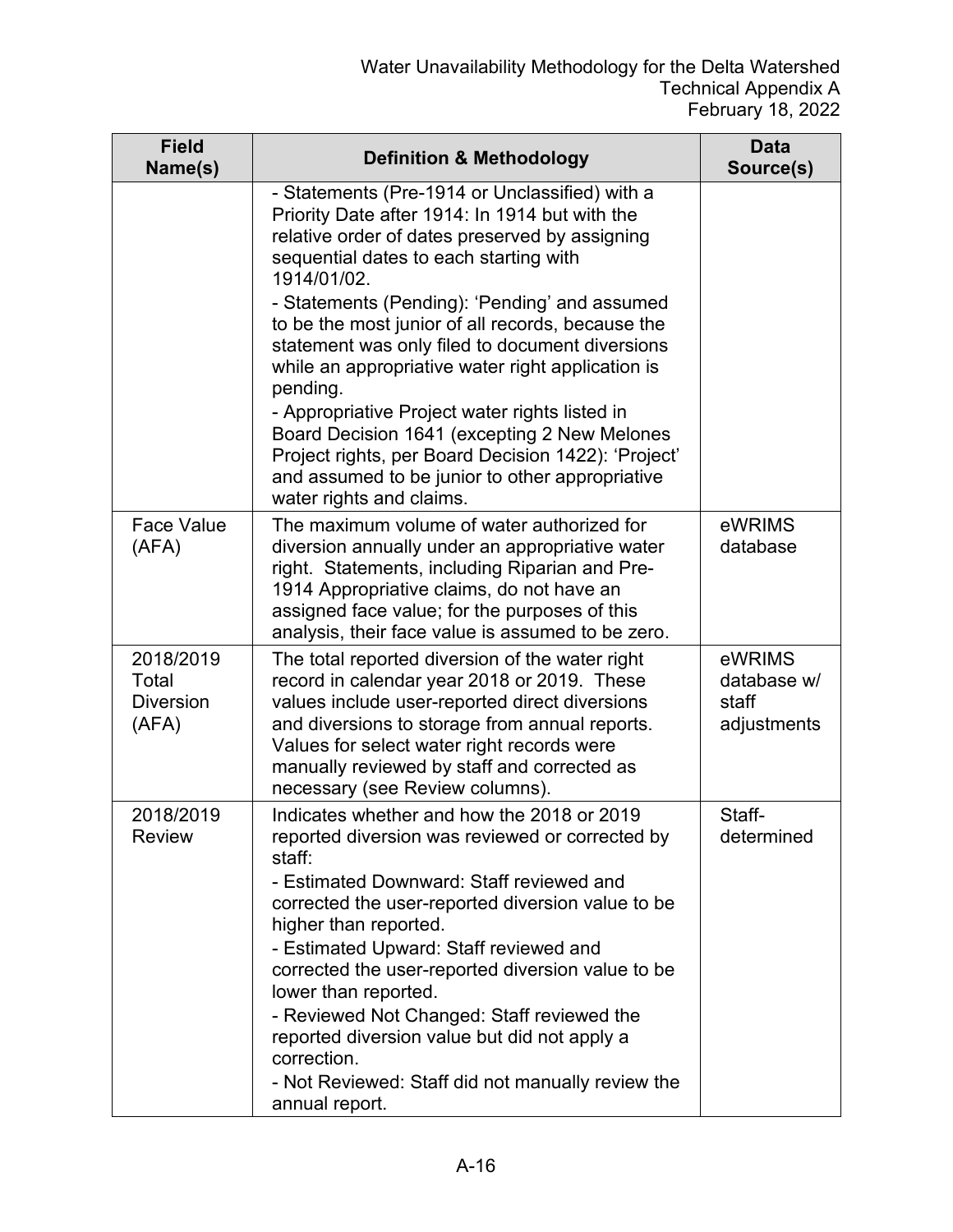| <b>Field</b><br>Name(s)                          | <b>Definition &amp; Methodology</b>                                                                                                                                                                                                                                                                                                              | Data<br>Source(s)                             |
|--------------------------------------------------|--------------------------------------------------------------------------------------------------------------------------------------------------------------------------------------------------------------------------------------------------------------------------------------------------------------------------------------------------|-----------------------------------------------|
| 2018/2019<br>Jan-Dec<br><b>Diversion</b><br>(AF) | The total reported diversion of the water right<br>record in each month of calendar year 2018 or<br>2019. These values include user-reported direct<br>diversions and diversions to storage from annual<br>reports. Values for select water right records<br>were manually reviewed by staff and corrected<br>as necessary (see Review columns). | eWRIMS<br>database w/<br>staff<br>adjustments |

#### **Return Flows**

This tab contains factors which are used to adjust demand data to account for return flows in each subwatershed. Return Flow factors are calculated for each month in the Sacramento and San Joaquin River watersheds as the percent of diversion which returned as flow in the same month (Factor = Total Diversions / Total Return Flows). Data used to determine the factors, which include return flows from both agricultural and municipal water uses, were sourced from CalSim 3 results published by DWR. Results from WY 2014 are used, as its hydrology most closely matches forecasts for the remainder of WY 2021.

All values in the Return Flows table are given as multipliers (i.e., a value of 0.6 means that the analysis will reduce demands in the given subwatershed in the given month by 40%). Demand values in the analysis are adjusted by multiplying monthly demand for a given water right or claim by the monthly factor for the appropriate subwatershed where it diverts. The Methodology currently only applies return flow factors to reduce demands in lower valley portions of the Delta watershed (the Sacramento Bend, Upper Sacramento Valley, Sacramento Valley Floor, and San Joaquin Valley Floor subwatersheds) because return flows from diversions in headwater subwatersheds are not expected to be available in the same subwatershed (i.e., they return further downstream on the valley floor). Demand adjustments are done in the Final Demand tab of the spreadsheet (see next section).

## **Final Demand**

This tab contains monthly demand data for water rights and claims in the Delta watershed, modified from the Demand tab (see previous section) to account for return flows and the distribution of demand to individual points of diversion (PODs). This demand separation is necessary because annual water right reports, and thus the data in the Demand tab of the spreadsheet, are provided for each water right record rather than each POD. While the data necessary to separate demands to each POD originated from the Division's eWRIMS database, some staff judgement is required to develop the Demand Weights listed in this tab based on the nature of PODs associated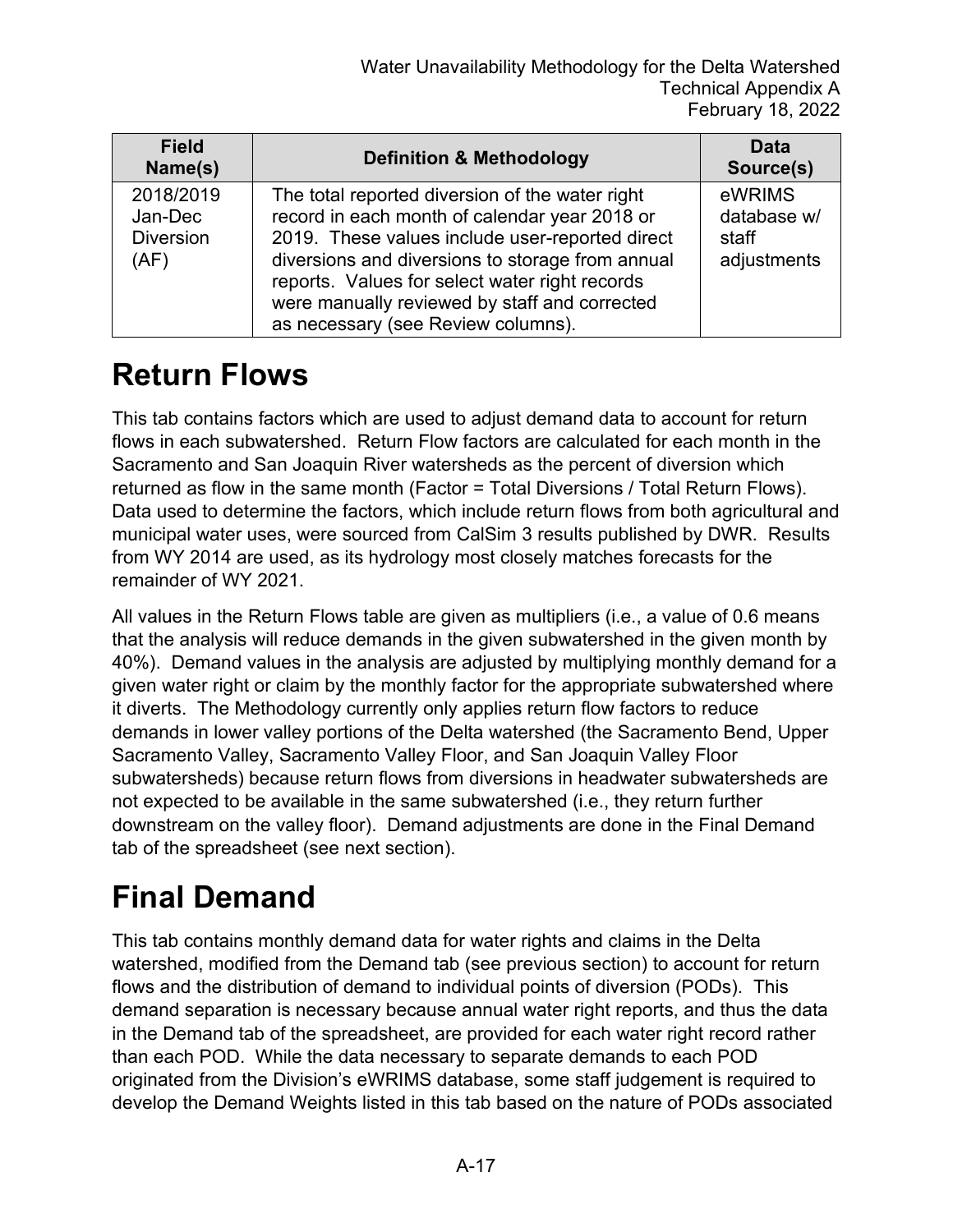with each right. Demand adjustments to account for return flows are sourced from the Return Flows tab of the spreadsheet. Each row quantifies monthly demands from a single water right or claim's POD. This tab also contains demands calculated for the user-specified period using daily averages multiplied by the number of days in each month that fall within the specified period (see Supply Forecast section).

| <b>Field Name(s)</b>    | <b>Definition &amp; Methodology</b>                                                                                                                                                                                                                                                                                                                                                                                                                                            | <b>Data</b><br>Source(s)                      |
|-------------------------|--------------------------------------------------------------------------------------------------------------------------------------------------------------------------------------------------------------------------------------------------------------------------------------------------------------------------------------------------------------------------------------------------------------------------------------------------------------------------------|-----------------------------------------------|
| <b>Application ID</b>   | Application ID of the water right or<br>claim, sourced from the Demand tab.<br>Water rights or claims with multiple<br>PODs are split into multiple rows, one<br>for each POD.                                                                                                                                                                                                                                                                                                 | eWRIMS<br>database                            |
| <b>Water Right Type</b> | Water right or claim type, sourced from<br>the Demand tab.                                                                                                                                                                                                                                                                                                                                                                                                                     | eWRIMS<br>database w/<br>staff<br>adjustments |
| <b>Primary Owner</b>    | Name of the primary owner of the<br>water right record.                                                                                                                                                                                                                                                                                                                                                                                                                        | eWRIMS<br>database                            |
| POD ID                  | Unique numeric identifier for the POD.                                                                                                                                                                                                                                                                                                                                                                                                                                         | eWRIMS<br>database                            |
| Latitude/<br>Longitude  | Latitude and longitude coordinates of<br>the POD location (NAD83).                                                                                                                                                                                                                                                                                                                                                                                                             | eWRIMS<br>database                            |
| HUC <sub>8</sub>        | The name of the Hydrologic Unit Code<br>Level 8 watershed where demand from<br>the POD. Water right or claim PODs<br>are automatically assigned a HUC8<br>value in eWRIMS based on their<br>location. HUC8 values for some PODs<br>in the Upper Mokelumne, Middle San<br>Joaquin-Lower Chowchilla, and Fresno<br>River were manually assigned to other<br>HUC8s so that PODs in these<br>subwatersheds represent headwater<br>demands that can only be met by local<br>supply. | eWRIMS<br>database,<br><b>USGS WBD</b>        |
| Subwatershed            | Subwatershed where demand from the<br>POD is row is located. Sourced from<br>the Subwatersheds tab based on the<br>HUC8 value.                                                                                                                                                                                                                                                                                                                                                 | Staff-<br>determined                          |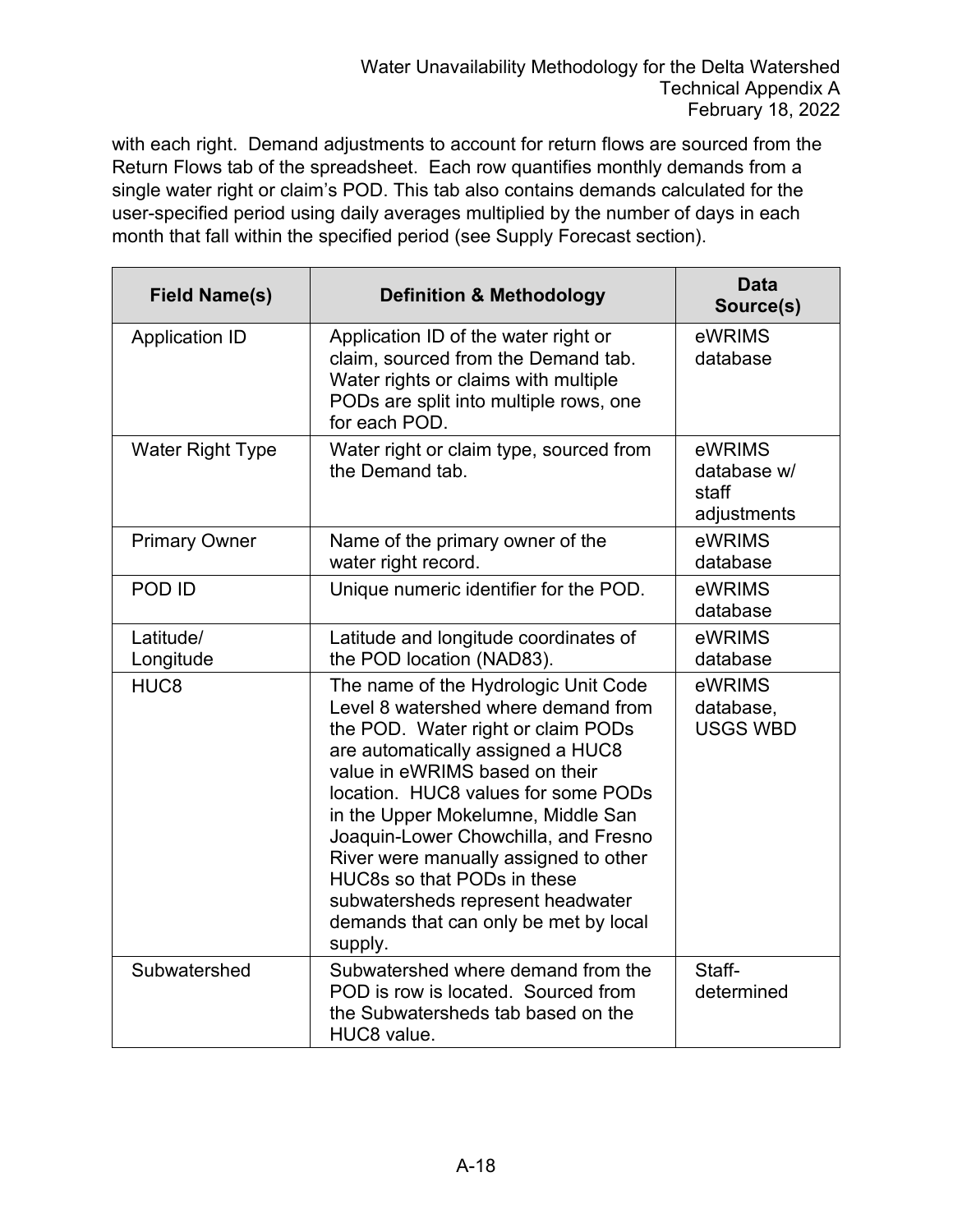| <b>Field Name(s)</b> | <b>Definition &amp; Methodology</b>                                                                                                                                                                                                                                                                                                                                                                                                                                                               | <b>Data</b><br>Source(s)                      |
|----------------------|---------------------------------------------------------------------------------------------------------------------------------------------------------------------------------------------------------------------------------------------------------------------------------------------------------------------------------------------------------------------------------------------------------------------------------------------------------------------------------------------------|-----------------------------------------------|
| Watershed            | The watershed in which the demand<br>occurs: the Sacramento River<br>watershed or the San Joaquin River<br>watershed. Sourced from the<br>Subwatersheds tab based on the<br>HUC8 value.                                                                                                                                                                                                                                                                                                           | eWRIMS<br>database,<br><b>USGS WBD</b>        |
| Legal Delta?         | Indicates if that POD is located in the<br>Legal Delta (TRUE/FALSE). Assigned<br>in the eWRIMS database based on the<br>location of the POD.                                                                                                                                                                                                                                                                                                                                                      | eWRIMS<br>database w/<br>staff<br>adjustments |
| <b>Priority Date</b> | The priority date of a water right or<br>claim, sourced from the 'Assumed<br>Priority Date' field in the Demand tab<br>(YYYY/MM/DD).                                                                                                                                                                                                                                                                                                                                                              | eWRIMS<br>database w/<br>staff<br>adjustments |
| <b>Priority Year</b> | The year of the priority date, sourced<br>from the previous column. Riparian,<br>Project, or Pending priorities are shown<br>as such.                                                                                                                                                                                                                                                                                                                                                             | eWRIMS<br>database w/<br>staff<br>adjustments |
| <b>Demand Weight</b> | The percent of a given water right or<br>claim's demand which was assumed to<br>occur from a given POD:<br>- Demand Weight = (1 if an Active point<br>of Direct Diversion or Diversion to<br>Storage, 0 if Inactive or Point of<br>Rediversion) / (total number of Active<br>Points of Diversion or Diversion to<br>Storage in the Delta watershed for the<br>given record).<br>- The sum of Demand Weights for most<br>water rights or claims is equal to one<br>(see exception in next column). | Staff-<br>determined                          |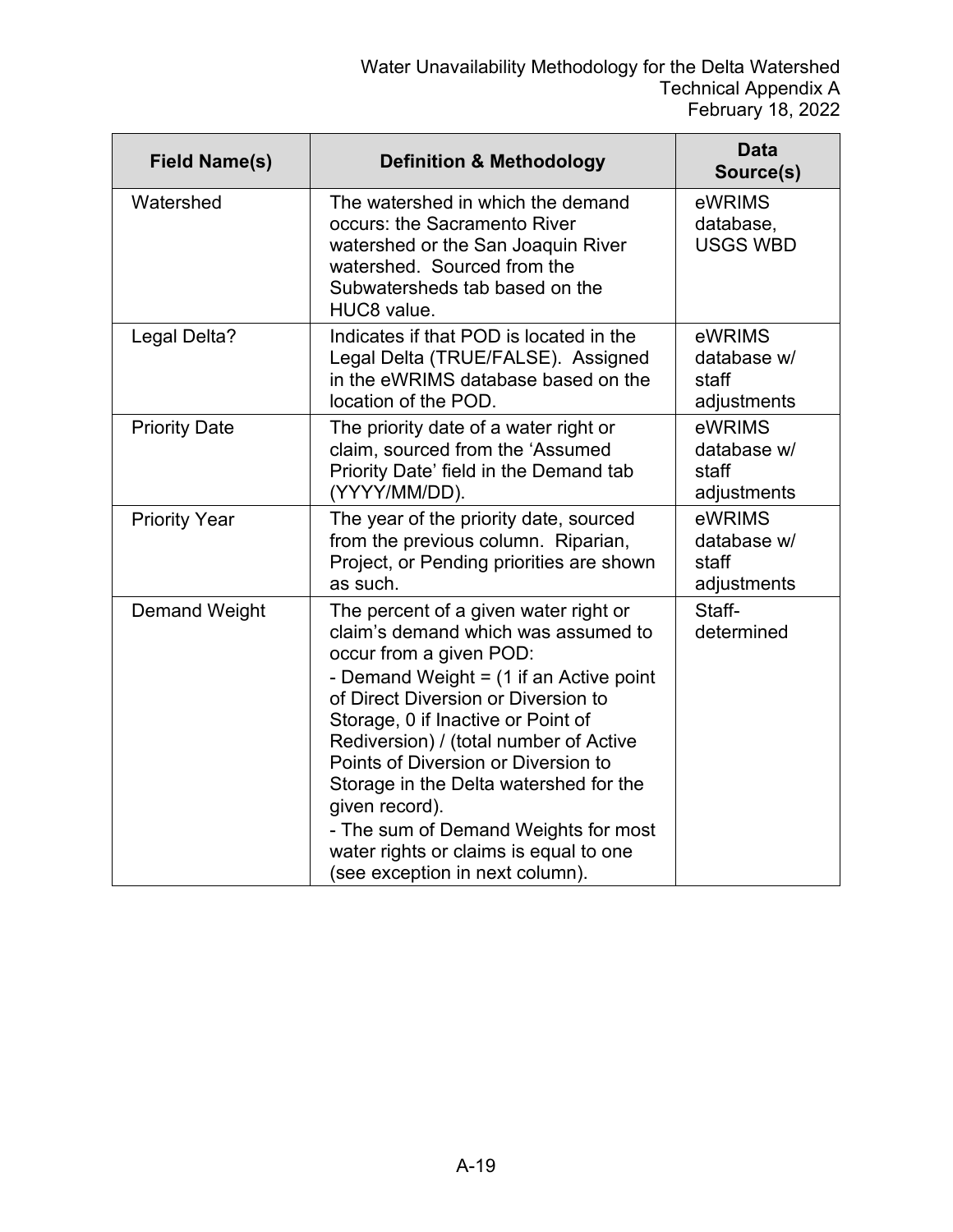| <b>Field Name(s)</b>                                      | <b>Definition &amp; Methodology</b>                                                                                                                                                                                                                                                                                                                                                                                                                                                                                                                                                                                          | <b>Data</b><br>Source(s)                    |
|-----------------------------------------------------------|------------------------------------------------------------------------------------------------------------------------------------------------------------------------------------------------------------------------------------------------------------------------------------------------------------------------------------------------------------------------------------------------------------------------------------------------------------------------------------------------------------------------------------------------------------------------------------------------------------------------------|---------------------------------------------|
| <b>Demand Comment</b>                                     | Additional detail about the Demand<br>Weight or other aspects of the<br>demand:<br>- POD(s) outside Delta watershed: The<br>water right or claim has one or more<br>associated PODs which divert from<br>streams outside the Delta watershed<br>(sum of Demands Weights is less than<br>one).<br>- Inactive: The POD is not actively<br>used (Demand Weight is zero).<br>- Rediversion: The POD does not divert<br>natural flow (Demand Weight is zero).<br>- Project: The water right is listed in<br>Board Decision 1641 and its Priority<br>Date is set to 'Project.' Indicates the<br>associated project (e.g., Shasta). | Staff-<br>determined                        |
| <b>Storage Comment</b>                                    | The name of a storage reservoir that<br>appears to be associated with a given<br>POD, with terms like "Reservoir",<br>"Lake", "Pond", or "Dam" removed.                                                                                                                                                                                                                                                                                                                                                                                                                                                                      | eWRIMS<br>database,<br>staff-<br>determined |
| 2018/2019 Jan-<br>Dec<br>Demand (AF)                      | Monthly demands of a given water right<br>or claim from a given POD for a given<br>demand year. Calculated as follows:<br>(Application ID Demand for month of<br>demand year, sourced from Demand<br>tab) * (Return Flow Factor for<br>subwatershed and month, sourced<br>from Return Flows tab) * (Demand<br>Weight)                                                                                                                                                                                                                                                                                                        | Calculated                                  |
| 2018/2019 Supply<br><b>Forecast Period</b><br>Demand (AF) | Monthly demands of a given water right<br>or claim POD for a given demand year<br>for the user-specified period in the<br>Supply Forecast tab, calculated based<br>on a daily average for each month and<br>the number of days in each month that<br>fall within the period.                                                                                                                                                                                                                                                                                                                                                 | Calculated                                  |
| <b>Selected Period</b><br>Demand (AF)                     | Monthly demand for the user-specified<br>Demand Year for a given water right or<br>claim POD over the user-specified<br>period.                                                                                                                                                                                                                                                                                                                                                                                                                                                                                              | Calculated                                  |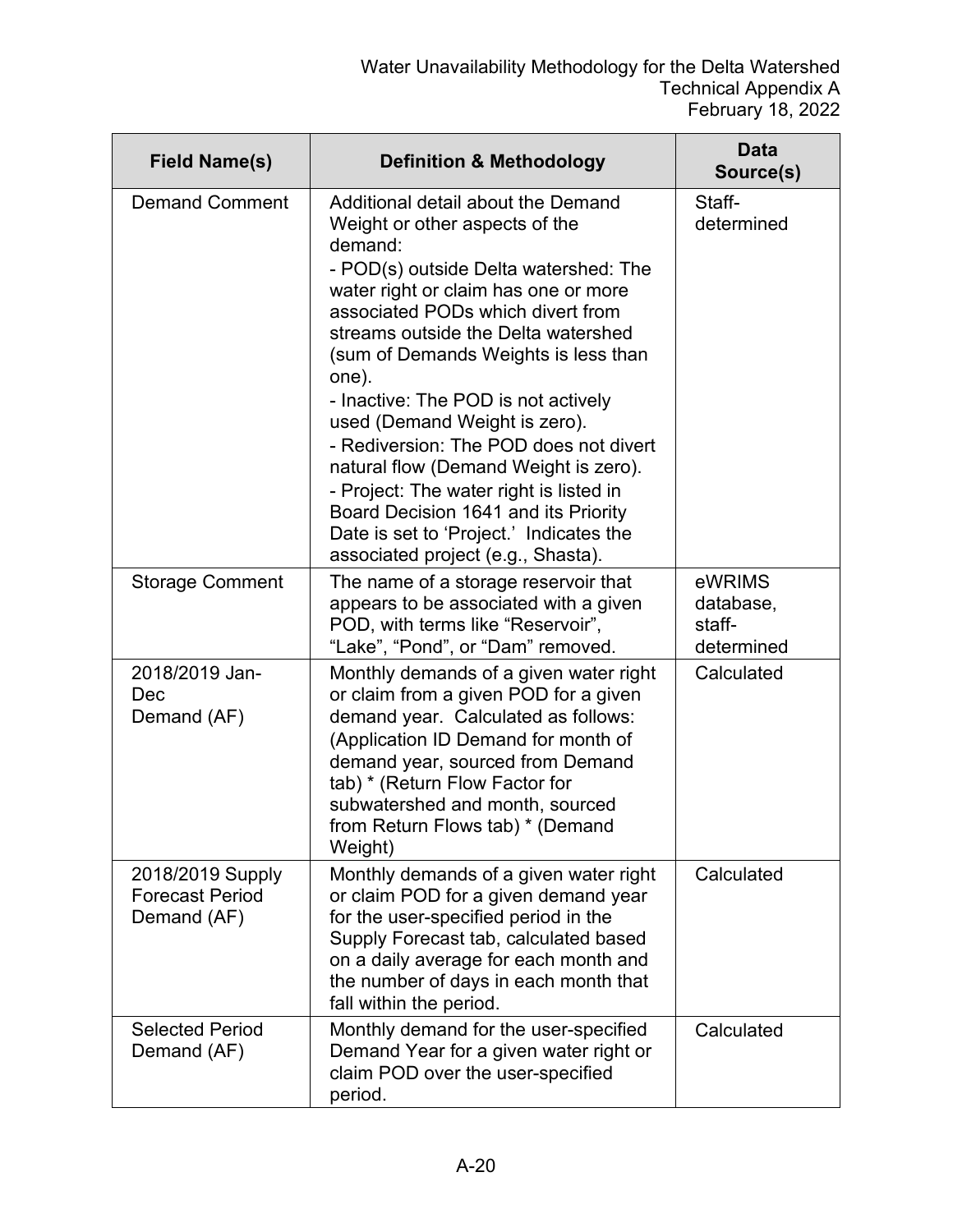#### **Headwaters**

This tab contains tabular water unavailability analyses for the 17 headwater subwatersheds in the Delta watershed. In each, forecasted water supplies are used to determine water unavailability for each water right or claim in order of priority date. Rights or claims which are not expected to have water available to meet their demands due to limited local supplies are flagged for the receipt of a notice of water unavailability or curtailment order, and these unmet demands are excluded from the Watershed-level analysis (see next section). If the Headwaters Analysis indicates that any Riparian claims of right (senior demands) would face water unavailability, all supplies and demands from that subwatershed are excluded from its respective Watershed analysis (see calculations in Final Supply section). In other words, these streams are assumed to not have connectivity to the Delta watershed due to senior demands exceeding all available water supplies.

This analysis is set-up for each headwater subwatershed as follows:

- 1. The water rights and claims listed in the Final Demand tab of the spreadsheet are grouped by subwatershed.
- 2. Any rights or claims located in the Legal Delta (Legal Delta? = TRUE) are excluded; this only occurs in the furthest downstream reaches of the Putah Creek, Stanislaus River, Calaveras River, Mokelumne River, and Cosumnes River headwater subwatersheds. Water unavailability for these rights or claims is only analyzed in the Watershed analyses, as they are assumed to have access to water from both the Sacramento and San Joaquin Rivers and not be limited by local supplies.
- 3. Any duplicate records (i.e., with the same Application ID, Subwatershed, and Legal Delta? values) are merged; this occurs for any records with multiple PODs in the same subwatershed. All Riparian-priority claims in each subwatershed are also merged since water unavailability is not determined for individual Riparianpriority claims; they are merged into two distinct categories based on their Water Right Type.
- 4. Any records with a total Demand Weight (see Final Demand section) sum of zero for the given Application ID, Subwatershed, and Legal Delta? values (i.e., with only inactive PODs or points of rediversion in the given area) are removed to ensure that water availability for these rights or claims is analyzed only based on where they divert natural flow. This affects only three rights owned by the U.S. Bureau of Reclamation for Black Butte Reservoir on Stony Creek, New Melones Reservoir on the Stanislaus River, and Hensley Lake on the Fresno River.
- 5. Rights and claims in each subwatershed are sorted by priority date, with the most senior rights or claims first: Riparian, Pre-1914 Appropriative, Appropriative, Project (see the description of Assumed Priority Dates for certain Statements in the Demand section). All Riparian claims of right are assumed to have senior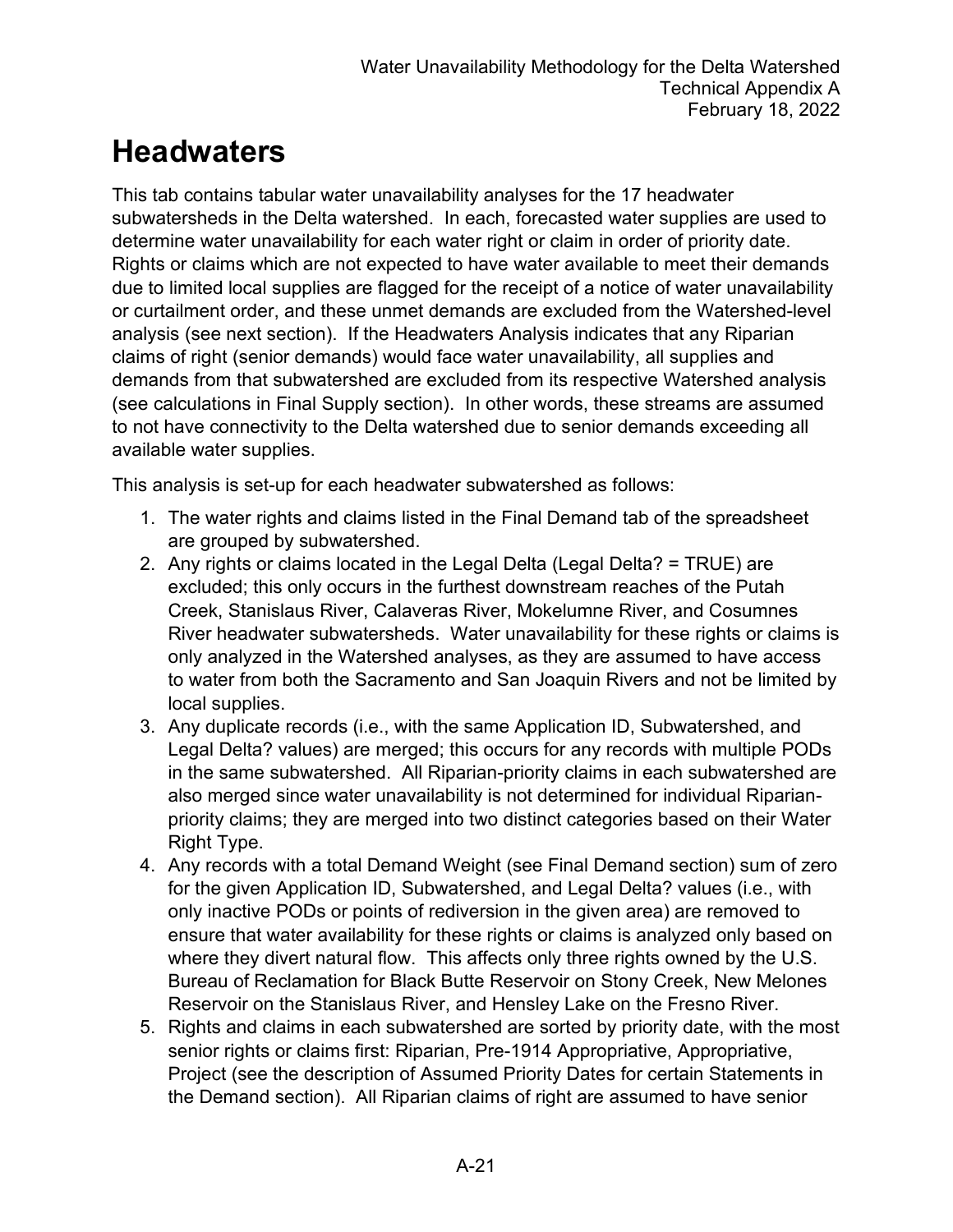priority over all pre-1914 appropriative claims, which are in turn assumed to have priority over all post-1914 appropriative rights.

6. For each right or claim in a subwatershed, each of the following parameters is calculated or determined: demand, cumulative supply available, water unavailability (i.e., will this right or claim receive a notice of water unavailability or curtailment order?), demand met, and demand unmet. Demands are calculated, and thus water unavailability is evaluated, only for the user-specified time period in the Supply Forecast tab.

This tab is grouped into seventeen tables separated by black rows. Each contains the analysis for a headwater subwatershed: Sacramento River above Bend, Stony Creek, Cache Creek, Upper Feather River, Yuba River, Bear River, Upper American River, Putah Creek, Chowchilla River, Upper San Joaquin River, Fresno River, Merced River, Tuolumne River, Stanislaus River, Calaveras River, Mokelumne River, and Cosumnes River.

| <b>Field Name(s)</b>  | <b>Definition &amp; Methodology</b>                                                                                                                                                                                         | Data<br>Source(s)                             |
|-----------------------|-----------------------------------------------------------------------------------------------------------------------------------------------------------------------------------------------------------------------------|-----------------------------------------------|
| Watershed             | The watershed in which the demand<br>occurs, Sacramento River or San<br>Joaquin River. Sourced from the Final<br>Demand tab.                                                                                                | <b>USGS WBD</b>                               |
| Subwatershed          | Smallest area over which water<br>unavailability is determined, based on<br>one or more HUC8s. This tab contains<br>data for only headwater subwatersheds<br>(see Subwatersheds tab), sourced from<br>the Final Demand tab. | Staff-<br>determined                          |
| <b>Application ID</b> | Application ID of a given water right or<br>claim, sourced from the Final Demand<br>tab. Any duplicate Application IDs in a<br>single subwatershed are merged.                                                              | eWRIMS<br>database                            |
| <b>Primary Owner</b>  | Name of the primary owner of the water<br>right or claim, sourced from the Demand<br>tab.                                                                                                                                   | eWRIMS<br>database                            |
| Water Right Type      | Water right or claim type, sourced from<br>the Demand tab.                                                                                                                                                                  | eWRIMS<br>database w/<br>staff<br>adjustments |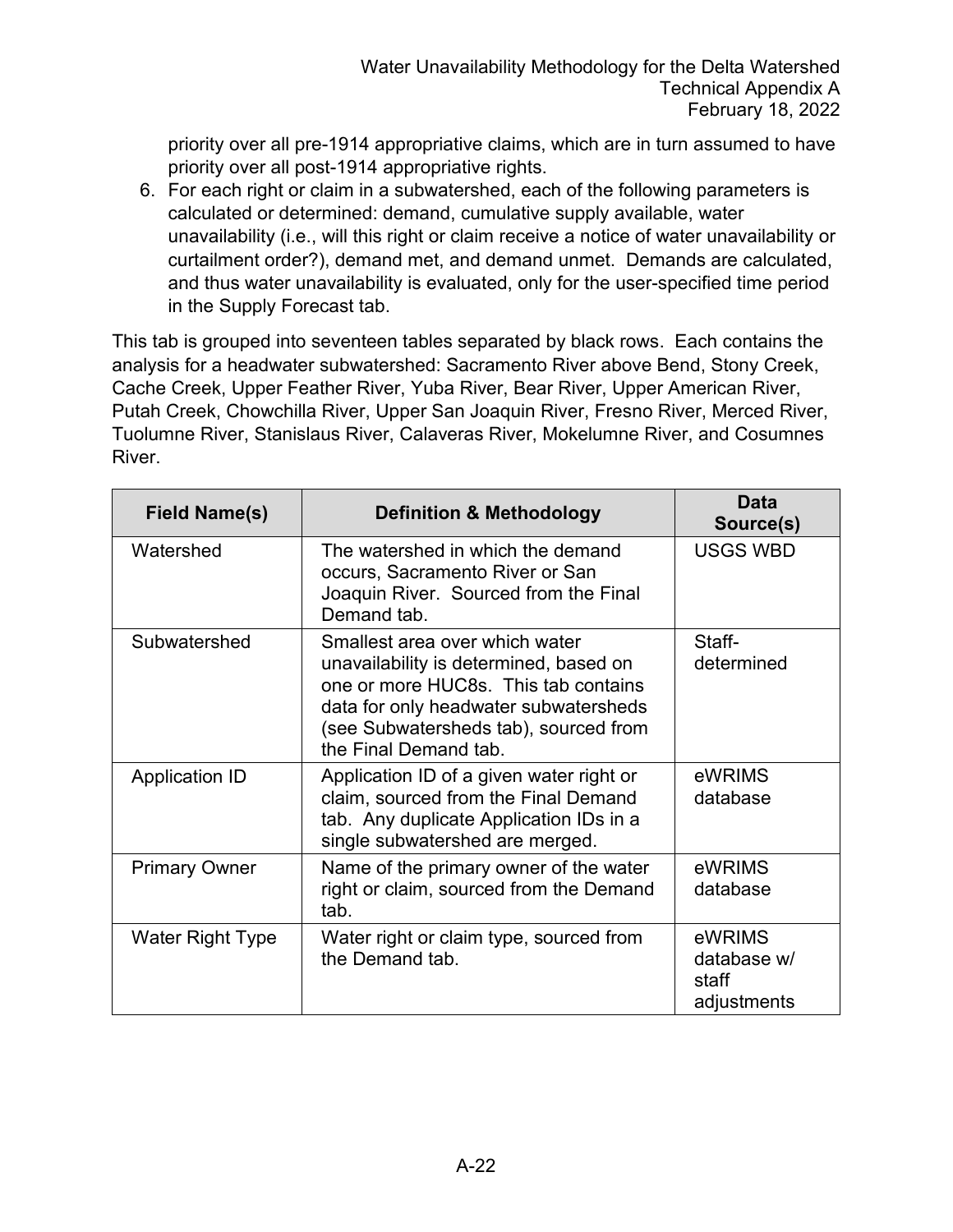| <b>Field Name(s)</b> | <b>Definition &amp; Methodology</b>                                                                                                                                                                                                                                                                                                                                                                                                                                                                                                                                                                                                                                                                                                                              | <b>Data</b><br>Source(s)                      |
|----------------------|------------------------------------------------------------------------------------------------------------------------------------------------------------------------------------------------------------------------------------------------------------------------------------------------------------------------------------------------------------------------------------------------------------------------------------------------------------------------------------------------------------------------------------------------------------------------------------------------------------------------------------------------------------------------------------------------------------------------------------------------------------------|-----------------------------------------------|
| <b>Priority Date</b> | The priority date of a water right or<br>claim, sourced from the 'Assumed<br>Priority Date' field in the Demand tab<br>(YYYY/MM/DD). Statements with<br>'Riparian' priority are grouped together<br>as two demands (either Riparian-only or<br>'Riparian or Pre-1914' and Other) at the<br>top of each subwatershed, both of<br>which are assumed to have equal<br>senior priority. With the exception of 2<br>New Melones water rights, Project<br>rights listed in Board Decision 1641 are<br>denoted as 'Project' priority and are<br>assumed to be junior to other<br>appropriative demands. Statements<br>with 'Pending' priority are assumed to<br>be junior to all other water rights and<br>claims and are listed at the bottom of<br>each subwatershed. | eWRIMS<br>database w/<br>staff<br>adjustments |
| Demand (AF)          | Demands by a given water right or claim<br>in the respective subwatershed for the<br>user-specified Demand Year over the<br>user-specified time period in the Supply<br>Forecast tab, summed from the<br>Selected Period Demand column of the<br>Final Demand tab. Excludes any<br>demands in the Legal Delta.                                                                                                                                                                                                                                                                                                                                                                                                                                                   | eWRIMS<br>database w/<br>staff<br>adjustments |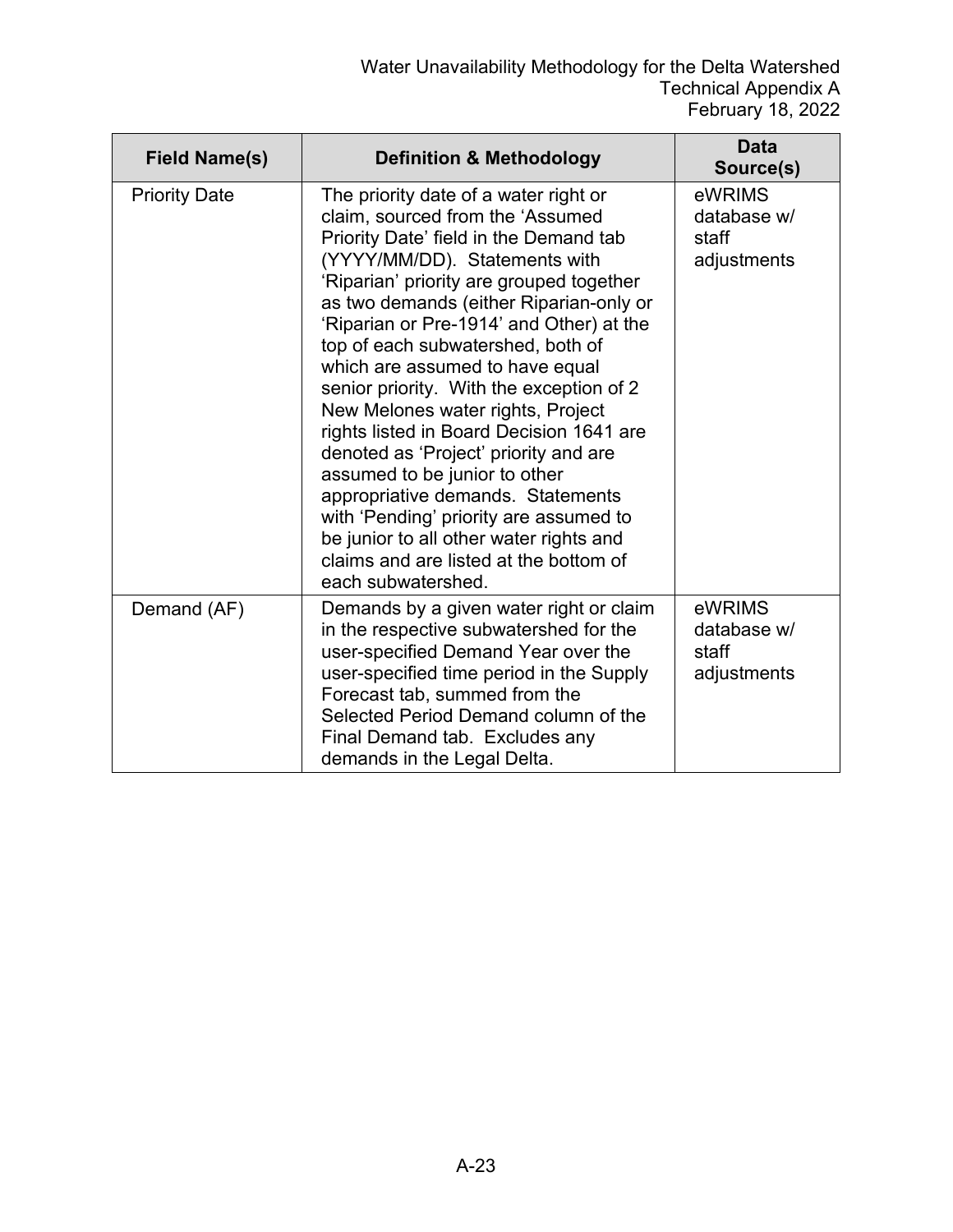| <b>Field Name(s)</b>                                  | <b>Definition &amp; Methodology</b>                                                                                                                                                                                                                                                                                                                                                                                                                                                                                                                                                                                                                                                                                                                    | <b>Data</b><br>Source(s)                |
|-------------------------------------------------------|--------------------------------------------------------------------------------------------------------------------------------------------------------------------------------------------------------------------------------------------------------------------------------------------------------------------------------------------------------------------------------------------------------------------------------------------------------------------------------------------------------------------------------------------------------------------------------------------------------------------------------------------------------------------------------------------------------------------------------------------------------|-----------------------------------------|
| Supply<br>Cumulative (AF)                             | Available supply to meet a given water<br>right or claim's Demand over the user-<br>specified time period based on the user-<br>specified Forecast Source. Calculated<br>as follows:<br>- For the first group of Riparian-only<br>claims in each subwatershed, equal to<br>the subwatershed's Selected Supply<br>Forecast value from the first table in the<br>Final Supply tab.<br>- For the next water right or claim, the<br>Supply Cumulative available to the<br>previous right or claim minus the<br>previous right or claim's Demand<br>Potentially Met in Subwatershed (see<br>below).<br>- Continued for each next junior water<br>right or claim, until all Demands are<br>accounted for or there is no remaining<br>water supply available. | CNRFC, B-<br>$120$ , staff<br>estimates |
| Water<br>Unavailable in<br>Headwater<br>Subwatershed? | If water is anticipated to be unavailable<br>to a given water right or claim for the<br>user-specified time period<br>(TRUE/FALSE). Water is only<br>considered unavailable if Supply<br>Cumulative is zero (i.e., water is<br>available even if only a portion of<br>demand can be met by available<br>supply). These cells have conditional<br>formatting to <b>highlight red</b> if water is<br>unavailable for a given right or claim.                                                                                                                                                                                                                                                                                                             | Staff-<br>determined                    |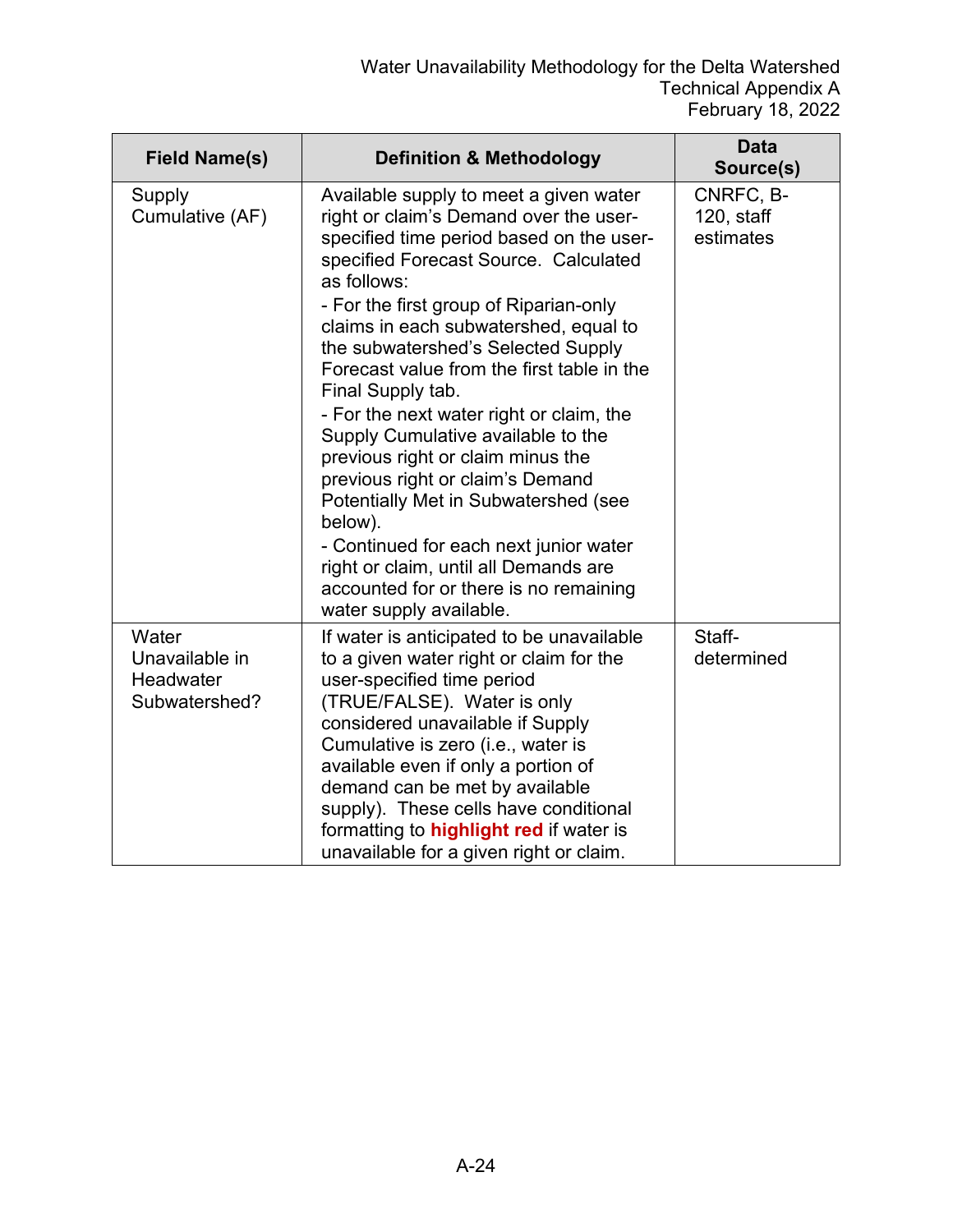| <b>Field Name(s)</b>                                 | <b>Definition &amp; Methodology</b>                                                                                                                                                                                                                                                                                                                                                                                                | <b>Data</b><br>Source(s) |
|------------------------------------------------------|------------------------------------------------------------------------------------------------------------------------------------------------------------------------------------------------------------------------------------------------------------------------------------------------------------------------------------------------------------------------------------------------------------------------------------|--------------------------|
| Demand<br>Potentially Met in<br>Subwatershed<br>(AF) | Amount of a given right or claim's<br>Demand which can be met by available<br>supply over the user-specified time<br>period, calculated as follows:<br>- If Supply Cumulative > Demand, equal<br>to Demand.<br>- If 0 < Supply Cumulative < Demand,<br>equal to Supply Cumulative (i.e., only a<br>portion of Demand can be met).<br>- If Supply Cumulative $= 0$ , equal to zero<br>(i.e., Water Unavailable in<br>Subwatershed). | Calculated               |
| Demand Unmet in<br>Subwatershed<br>(AF)              | Amount of a given right or claim's<br>Demand which cannot be met by<br>available water supply over the user-<br>specified time period, calculated as<br>follows:<br>- If Demand Potentially Met = Demand,<br>equal to zero.<br>- If Demand Potentially Met < Demand,<br>equal to Demand - Demand Potentially<br>Met in Subwatershed.<br>- If Demand Potentially Met in<br>Subwatershed = 0, equal to Demand.                       | Calculated               |

#### **Watersheds**

This tab contains tabular water unavailability analyses for the Sacramento and San Joaquin River watersheds. In each watershed, total forecasted supplies are used to determine water unavailability for each right or claim in order of priority date. Demands compared in this analysis include those in headwater subwatersheds which may be met by local supplies (see previous section), as well as all demands located in lower subwatersheds and in the Legal Delta. Rights or claims which are not expected to have water available to meet their demands are flagged for the receipt of a notice of water unavailability or curtailment order. This is in addition to those flagged for receipt of a notice of water unavailability or curtailment order in the Headwaters analysis; while there may be enough water present locally to meet a given demand, those supplies may not actually be available if they are needed to supply more senior rights or claims further downstream in the watershed. Headwater subwatersheds where not all senior demands (Riparian priority) can be met by available supplies have their supplies and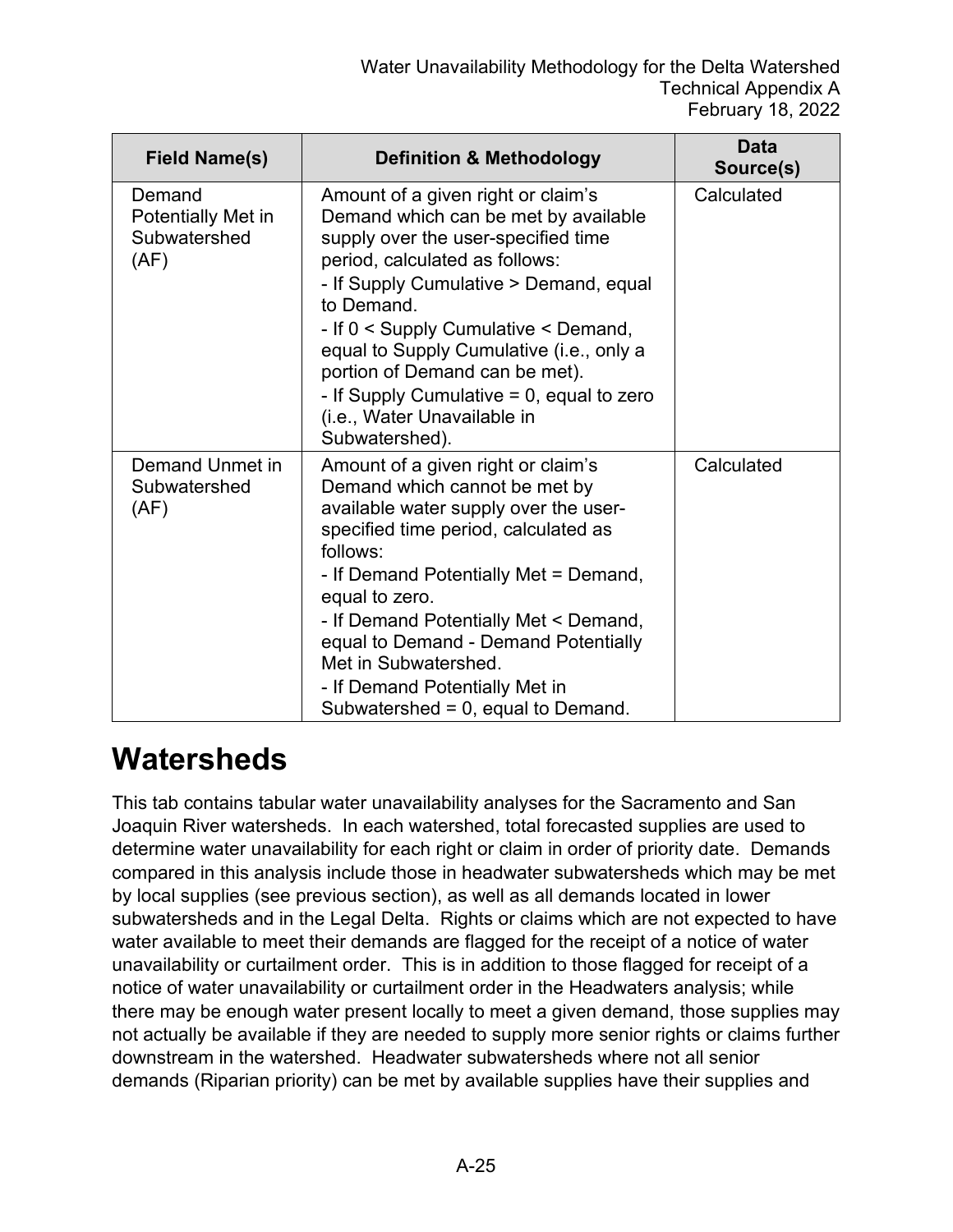demands removed from the Watershed Analysis (see Final Supply and Headwaters sections).

This analysis is set-up for each watershed as follows:

- 1. The water rights and claims listed in the Final Demand tab of the spreadsheet are grouped by watershed. Rights or claims in the Legal Delta (Legal Delta? = TRUE), with the exception of Riparian-only claims (Water Right Type = Statement of Div and Use (Riparian)), are present in both watersheds so that they can be prorated to each based on available supplies.
- 2. Any duplicate records (i.e., with the same Application ID, Subwatershed, Watershed, and Legal Delta? values) are merged; this occurs for any records with multiple PODs in the same subwatershed. All Riparian-priority claims in each watershed are also merged since water unavailability is not determined for individual Riparian-priority claims; they are merged into four distinct categories based on their Water Right Type and location outside or within the Legal Delta.
- 3. Any records with a total Demand Weight (see Final Demand section) sum of zero for the given Application ID, Subwatershed, and Legal Delta? value (i.e., with only inactive PODs or points of rediversion in the given area) are removed to ensure that water availability for these rights or claims is analyzed only based on where they divert natural flow. This affects only three rights owned by the U.S. Bureau of Reclamation for Black Butte Reservoir on Stony Creek, New Melones Reservoir on the Stanislaus River, and Hensley Lake on the Fresno River.
- 4. Rights and claims in each watershed are sorted by priority date, with the most senior rights or claims first: Riparian, Pre-1914 Appropriative, Appropriative, Project (see the description of Assumed Priority Dates for certain Statements in the Demand section). All Riparian claims of right are assumed to have senior priority over all pre-1914 appropriative claims, which are in turn assumed to have priority over all post-1914 appropriative rights.
- 7. For each right or claim in a watershed, each of the following parameters is calculated or determined: demand (both total and headwater subwatershed demand which can potentially be met by local supplies), cumulative supply available, water unavailability (i.e., will this right or claim receive a notice of water unavailability or curtailment order?), demand met, and demand unmet. Demands are calculated, and thus water unavailability is evaluated, only for the userspecified time period in the Supply Forecast tab.

This tab is grouped into two tables separated by black rows, one for each watershed (Sacramento and San Joaquin).

NOTE: Though this tab evaluates water unavailability for any user-specified time period entered in the Supply Forecast tab, water unavailability analyses for the purpose of issuing curtailments in the Legal Delta will not be performed on a timestep any shorter than one month.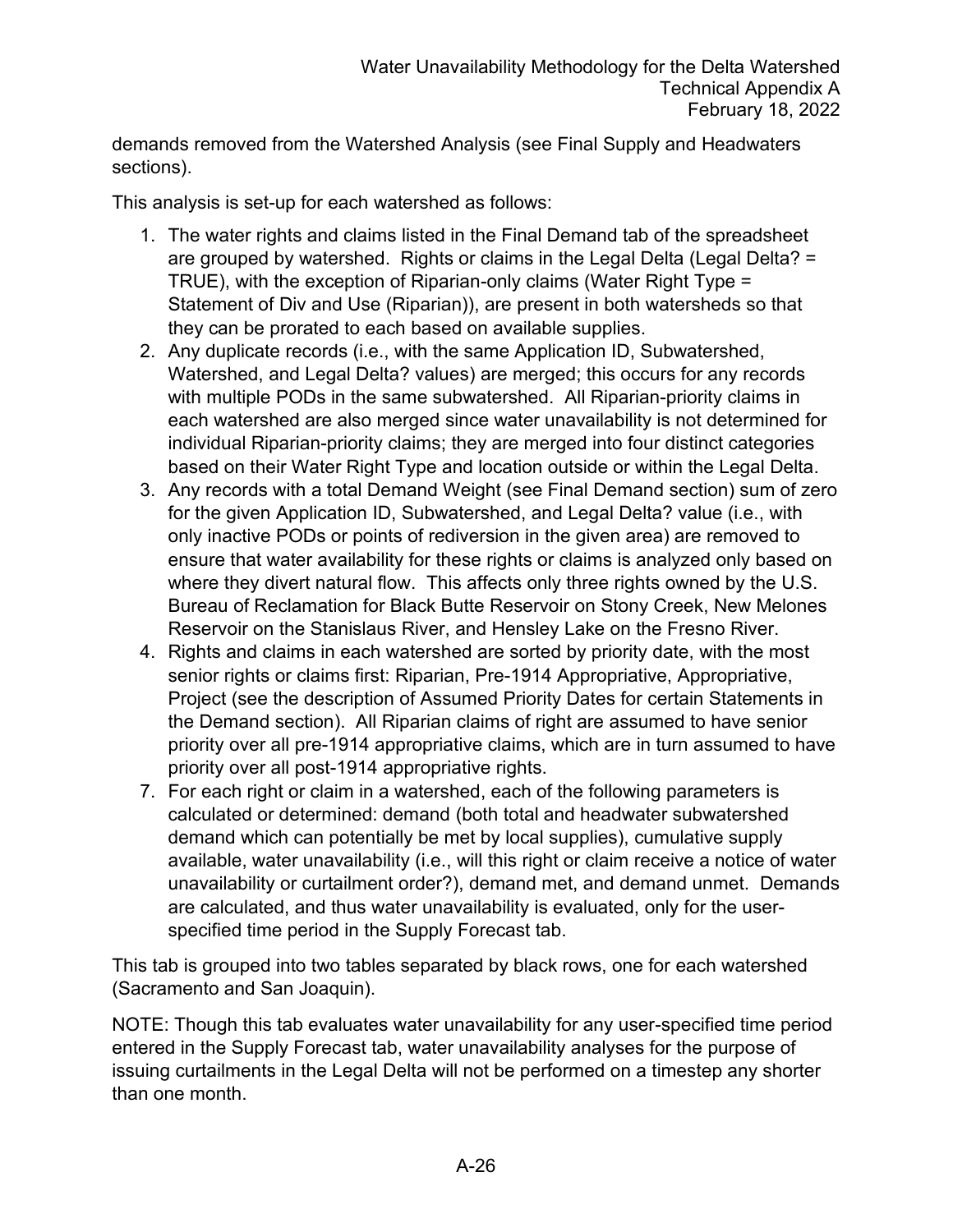| <b>Field Name(s)</b>       | <b>Definition &amp; Methodology</b>                                                                                                                                                                                                                                                                                                           | <b>Data</b><br>Source(s)                      |
|----------------------------|-----------------------------------------------------------------------------------------------------------------------------------------------------------------------------------------------------------------------------------------------------------------------------------------------------------------------------------------------|-----------------------------------------------|
| Watershed                  | The watershed in which the demand<br>occurs, Sacramento River or San Joaquin<br>River. Sourced from the Final Demand<br>tab. Legal Delta demands (Legal Delta?<br>= TRUE, with the exception of Water<br>Right Type = Statement of Div and Use<br>(Riparian)) are present in both<br>watersheds, with their demands prorated<br>between them. | <b>USGS WBD</b>                               |
| Subwatershed               | Smallest area over which water<br>unavailability is determined, based on<br>one or more HUC8s. Sourced from the<br>Final Demand tab.                                                                                                                                                                                                          | Staff-<br>determined                          |
| <b>Application ID</b>      | Application ID of a given water right or<br>claim, sourced from the Final Demand<br>tab. Any duplicate Application IDs in a<br>single subwatershed with the same Legal<br>Delta? value are merged.                                                                                                                                            | eWRIMS<br>database                            |
| <b>Primary Owner</b>       | Name of the primary owner of the water<br>right or claim, sourced from the Demand<br>tab.                                                                                                                                                                                                                                                     | eWRIMS<br>database                            |
| <b>Water Right</b><br>Type | Water right or claim type, sourced from<br>the Demand tab.                                                                                                                                                                                                                                                                                    | eWRIMS<br>database w/<br>staff<br>adjustments |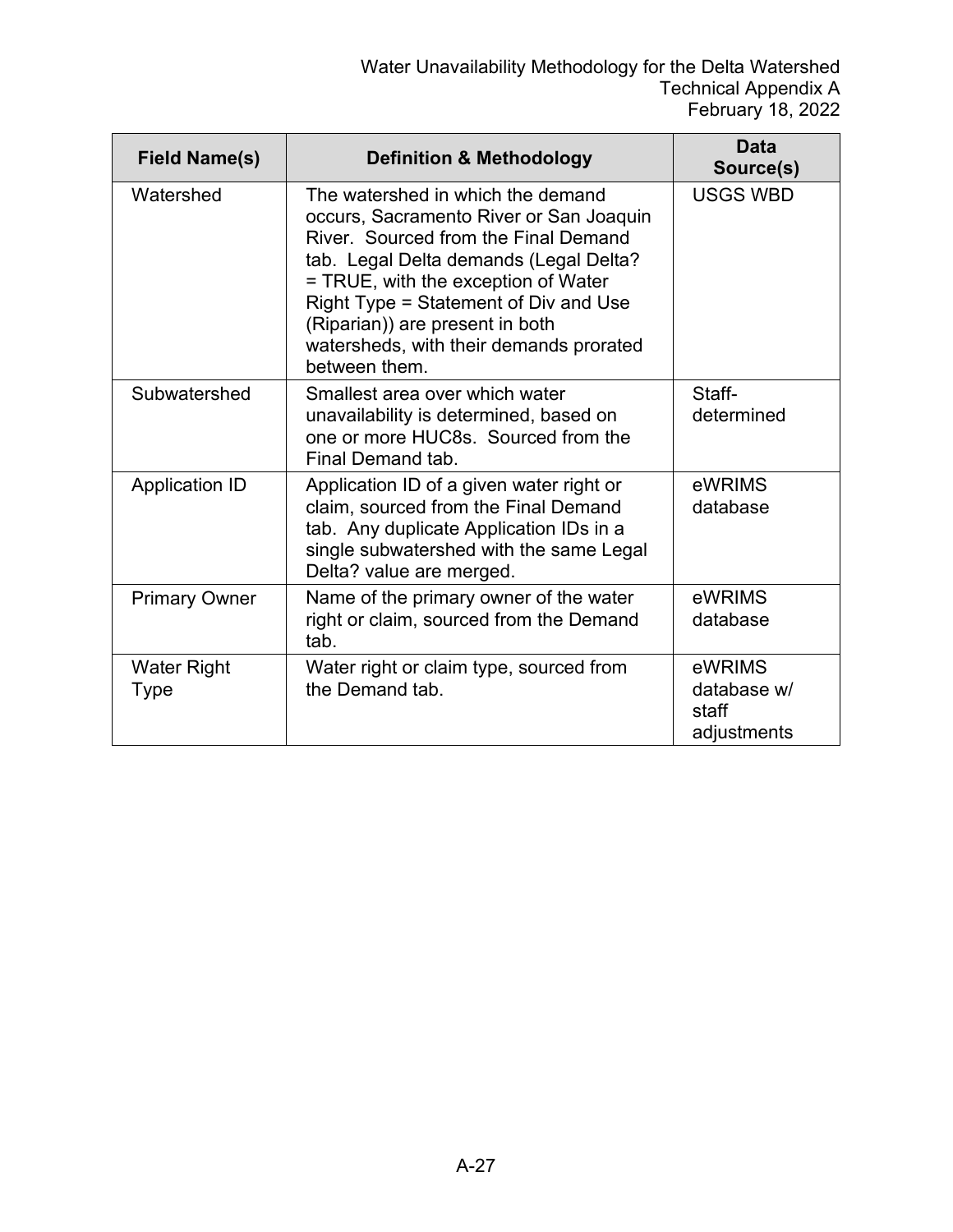| <b>Field Name(s)</b>       | <b>Definition &amp; Methodology</b>                                                                                                                                                                                                                                                                                                                                                                                                                                                                                                                                                                                                                                                                                                                                                             | <b>Data</b><br>Source(s)                      |
|----------------------------|-------------------------------------------------------------------------------------------------------------------------------------------------------------------------------------------------------------------------------------------------------------------------------------------------------------------------------------------------------------------------------------------------------------------------------------------------------------------------------------------------------------------------------------------------------------------------------------------------------------------------------------------------------------------------------------------------------------------------------------------------------------------------------------------------|-----------------------------------------------|
| <b>Priority Date</b>       | The priority date of a water right or claim,<br>sourced from the 'Assumed Priority Date'<br>field in the Demand tab (YYYY/MM/DD).<br>Statements with 'Riparian' priority are<br>grouped together as four demands<br>(Riparian-only or 'Riparian or Pre-1914'<br>and Other, either within or outside of the<br>Legal Delta) at the top of each watershed,<br>all of which are assumed to have equal<br>senior priority. With the exception of two<br>New Melones water rights, Project rights<br>listed in Board Decision 1641 are denoted<br>as 'Project' priority and are assumed to<br>be junior to other appropriative demands.<br>Statements with 'Pending' priority are<br>assumed to be junior to all other water<br>rights and claims and are listed at the<br>bottom of each watershed. | eWRIMS<br>database w/<br>staff<br>adjustments |
| Legal Delta?               | If demand for that row occurs in the Legal<br>Delta (TRUE/FALSE), sourced from the<br>Final Demand tab. Each water right or<br>claim located in the Legal Delta (with the<br>exception of Water Right Type =<br>Statement of Div and Use (Riparian)) is<br>present in both the Sacramento and San<br>Joaquin Watershed Analyses.                                                                                                                                                                                                                                                                                                                                                                                                                                                                | eWRIMS<br>database                            |
| Headwater<br>Subwatershed? | If demand for that row occurs in a<br>headwater subwatershed (TRUE/FALSE),<br>sourced from the Subwatersheds tab<br>based on the Subwatershed value.                                                                                                                                                                                                                                                                                                                                                                                                                                                                                                                                                                                                                                            | Staff-<br>determined                          |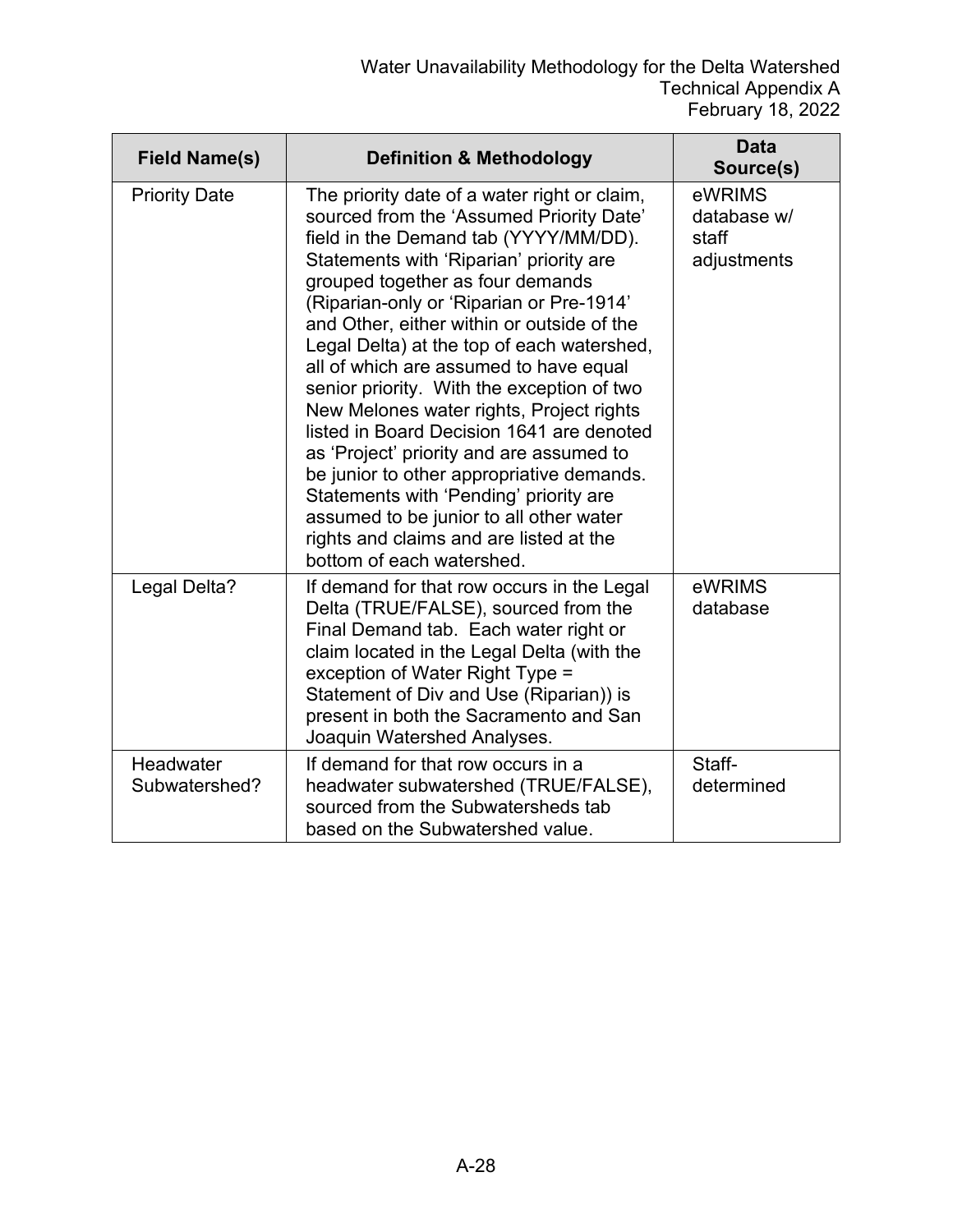| <b>Field Name(s)</b>                                  | <b>Definition &amp; Methodology</b>                                                                                                                                                                                                                                                                                                                                                                                                                                                                                                                                                                                 | <b>Data</b><br>Source(s)                      |
|-------------------------------------------------------|---------------------------------------------------------------------------------------------------------------------------------------------------------------------------------------------------------------------------------------------------------------------------------------------------------------------------------------------------------------------------------------------------------------------------------------------------------------------------------------------------------------------------------------------------------------------------------------------------------------------|-----------------------------------------------|
| Demand (AF)                                           | Demands by a given water right or claim<br>in the respective subwatershed for the<br>user-specified Demand Year over the<br>user-specified time period in the Supply<br>Forecast tab, summed from the Final<br>Demand tab. If the right or claim is<br>located in the Legal Delta (Legal Delta? =<br>TRUE, with the exception of Water Right<br>Type = Statement of Div and Use<br>(Riparian)), the demand is multiplied by<br>the respective watershed's supply ratio<br>(see Total Supply values in the second<br>table in the Final Supply tab) in order to<br>prorate these demands between both<br>watersheds. | eWRIMS<br>database w/<br>staff<br>adjustments |
| Water<br>Unavailable in<br>Headwater<br>Subwatershed? | If water is anticipated to be unavailable in<br>a headwater subwatershed<br>(TRUE/FALSE):<br>- If located in a headwater subwatershed<br>and outside the Legal Delta, equal to the<br>Water Unavailable in Subwatershed?<br>value in the Headwaters tab for the<br>respective right or claim.<br>- FALSE if located in a lower<br>subwatershed and/or in the Legal Delta.<br>These cells have conditional formatting to<br>highlight red if water is unavailable for a<br>given right or claim.                                                                                                                     | Staff-<br>determined                          |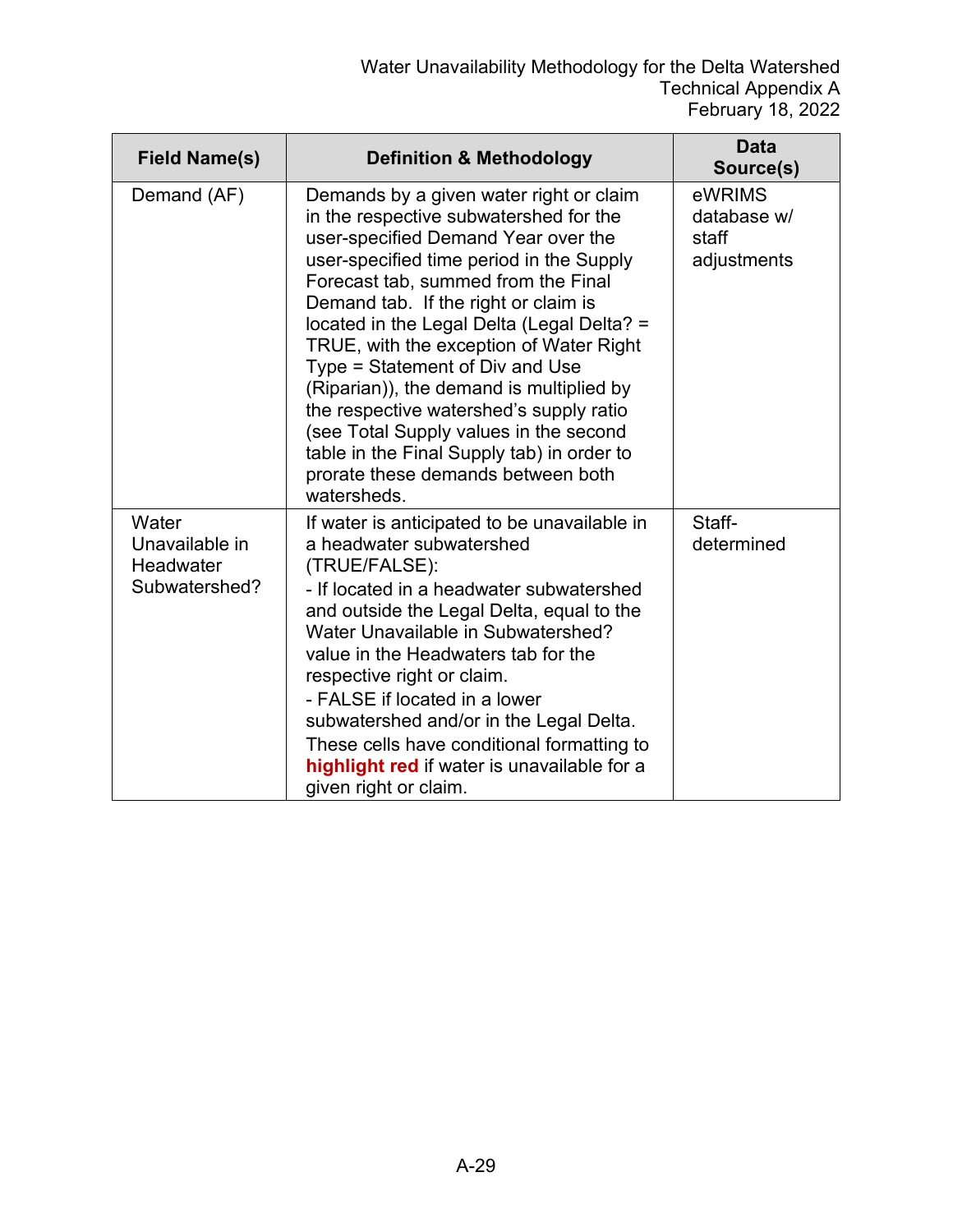| <b>Field Name(s)</b>                                           | <b>Definition &amp; Methodology</b>                                                                                                                                                                                                                                                                                                                                                                                                                                                                                                                                                                                                                              | <b>Data</b><br>Source(s)             |
|----------------------------------------------------------------|------------------------------------------------------------------------------------------------------------------------------------------------------------------------------------------------------------------------------------------------------------------------------------------------------------------------------------------------------------------------------------------------------------------------------------------------------------------------------------------------------------------------------------------------------------------------------------------------------------------------------------------------------------------|--------------------------------------|
| Demand<br><b>Potentially Met</b><br>ın<br>Subwatershed<br>(AF) | Demand by a given water right or claim<br>which could be met by available supply in<br>the respective subwatershed:<br>- If supply is less than the total demand of<br>Riparian-priority Statements in the given<br>headwater subwatershed (see<br>Disconnected? value in the second table<br>in the Final Supply tab), equal to zero.<br>- If located in a headwater subwatershed<br>and outside the Legal Delta, equal to the<br>Demand Potentially Met in Subwatershed<br>value in the Headwaters tab for the<br>respective right or claim.<br>- If located in a lower subwatershed<br>and/or in the Legal Delta, equal to<br>Demand.                         | Calculated                           |
| Supply<br>Cumulative (AF)                                      | Available supply to meet a given water<br>right or claim's Demand Potentially Met in<br>Subwatershed over the user-specified<br>time period based on the user-specified<br>Forecast Source. Calculated as follows:<br>- For the first group of claims in each<br>watershed, equal to the watershed's Total<br>Supply value in the Final Supply tab.<br>- For the next group of claims, the Supply<br>Cumulative available to the previous<br>group of claims minus the previous group<br>of claims' Demand Met in Watershed.<br>- Continued for each next junior water<br>right or claim until all Demands are<br>accounted for or Supply Cumulative is<br>zero. | CNRFC, B-<br>120, staff<br>estimates |
| Water<br>Unavailable in<br>Watershed?                          | If water is anticipated to be unavailable to<br>a given water right or claim for the user-<br>specified time period (TRUE/FALSE).<br>Water is only considered unavailable if<br>Supply Cumulative is zero (i.e., water is<br>available even if only a portion of demand<br>can be met by available supply). These<br>cells have conditional formatting to<br>highlight red if water is unavailable for a<br>given right or claim.                                                                                                                                                                                                                                | Staff-<br>determined                 |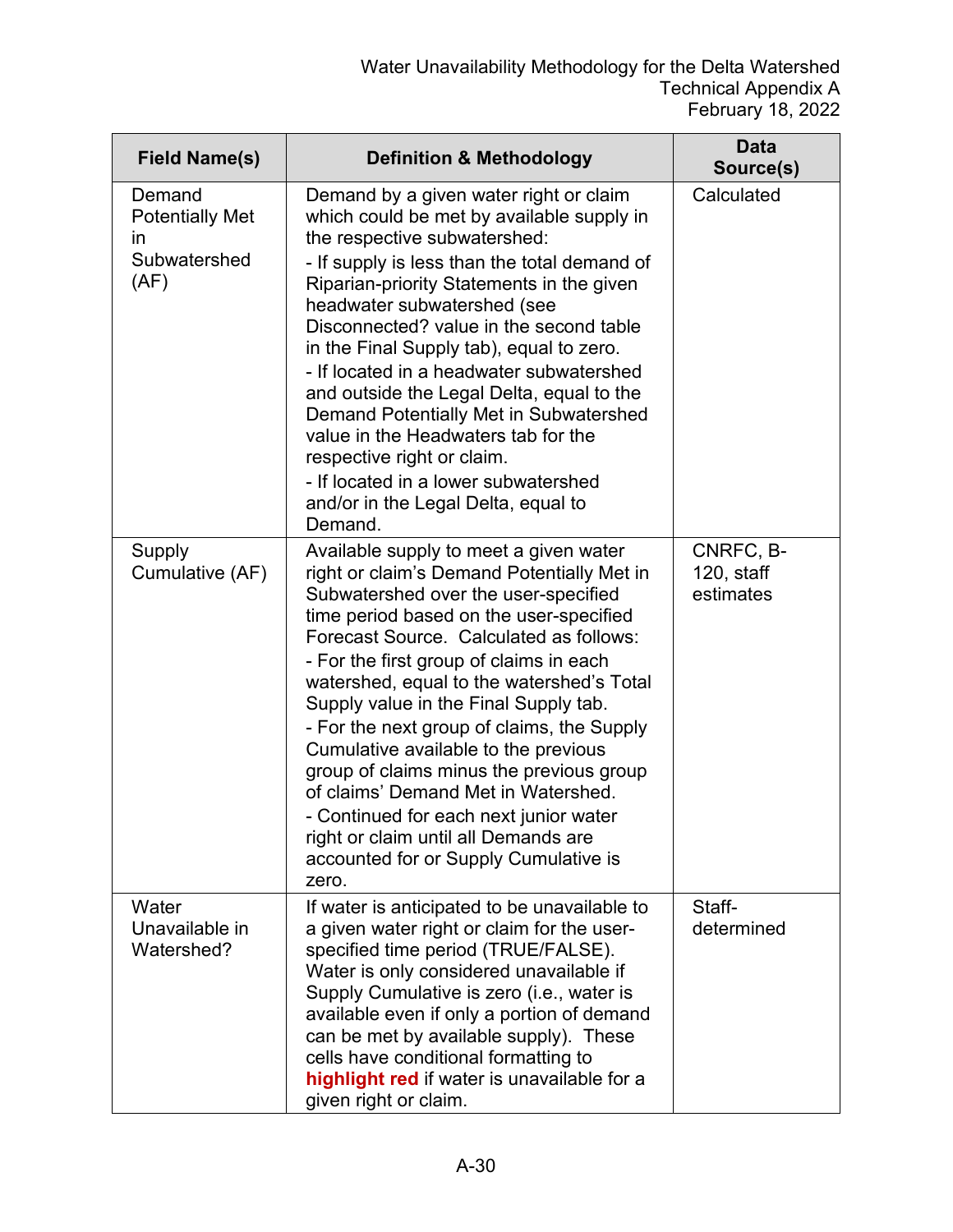| <b>Field Name(s)</b>                        | <b>Definition &amp; Methodology</b>                                                                                                                                                                                                                                                                                                                                                                                                                                                                            | <b>Data</b><br>Source(s) |
|---------------------------------------------|----------------------------------------------------------------------------------------------------------------------------------------------------------------------------------------------------------------------------------------------------------------------------------------------------------------------------------------------------------------------------------------------------------------------------------------------------------------------------------------------------------------|--------------------------|
| Demand Met in<br>Watershed (AF)             | Amount of a given right or claim's<br>Demand Potentially Met in Subwatershed<br>which can be met by available supply in<br>the watershed, calculated as follows:<br>- If Supply Cumulative > Demand<br>Potentially Met in Subwatershed, equal to<br><b>Demand Potentially Met in</b><br>Subwatershed.<br>- If 0 < Supply Cumulative < Demand<br>Potentially Met in Subwatershed, equal to<br>Supply Cumulative (i.e., only a portion of<br>Demand can be met).<br>- If Supply Cumulative $= 0$ , equal to zero | Calculated               |
|                                             | (i.e., Water Unavailable in Watershed).                                                                                                                                                                                                                                                                                                                                                                                                                                                                        |                          |
| <b>Demand Unmet</b><br>in Watershed<br>(AF) | Amount of a given right or claim's<br>Demand which can be physically met by<br>local supply but is unavailable, calculated<br>as follows:<br>- If Demand Met = Demand Potentially<br>Met in Subwatershed, equal to zero.<br>- If Demand Met < Demand Potentially<br>Met in Subwatershed, equal to Demand<br>Potentially Met in Subwatershed -<br>Demand Met.<br>- If Demand Met $= 0$ , equal to Demand<br>Potentially Met in Subwatershed.                                                                    | Calculated               |
| Water<br>Unavailable?                       | If water is anticipated to be unavailable to<br>the given water right or claim over the<br>user-specified time period (i.e., will this<br>right or claim receive a notice of water<br>unavailability or curtailment order?),<br>either from the Headwaters Analysis<br>(Water Unavailable in Subwatershed?) or<br>Watershed Analysis (Water Unavailable<br>in Watershed?). These cells have<br>conditional formatting to highlight red if<br>water is unavailable for a given right or<br>claim.               | Staff-<br>determined     |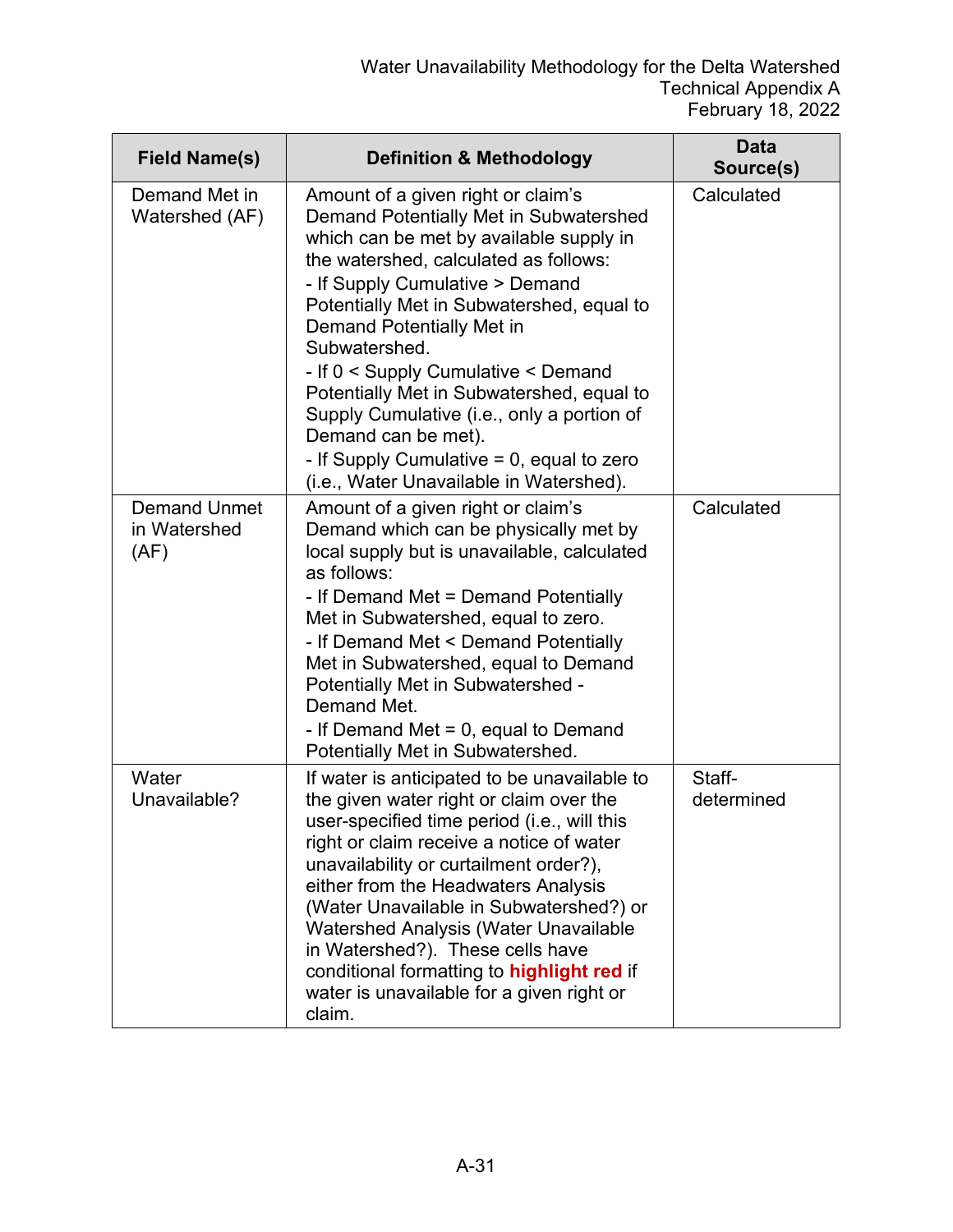## **Legal Delta**

This tab contains information on water rights and claims located in the Legal Delta. Because these rights and claims are assumed to have access to supplies from both the Sacramento and San Joaquin Rivers to meet their demands (see Demand column in Watersheds section), this tab quantifies total demands and demands met from each watershed to identify which rights or claims may receive notices of water unavailability or curtailment orders. Riparian-priority claims in the Legal Delta are merged into two rows (one for Riparian-only claims, one for 'Pre-1914 and Riparian' and Other claims) since water unavailability is not determined for individual Riparian-priority claims. Per State Water Board Order WR 89-8, this analysis assumes that demands by Statements of Diversion and Use claiming only Riparian water rights can only be met by supply from the watershed in which they are located; therefore, they are excluded from demand proration between watersheds.

Water rights or claims in the Legal Delta will only receive a notice of water unavailability or curtailment order if water is anticipated to be unavailable from both watersheds. This tab does not contain any new analysis, it only compiles values from the Watersheds tab for rights or claims located in the Legal Delta (Legal Delta? = TRUE in the Final Demand tab). Duplicate rights were merged in this tab, so each row represents a single water right's total demand. Water rights that have PODs both within and outside the Legal Delta are not included in this tab because they will only receive a notice of water unavailability or curtailment order if water is determined to be unavailable from all potential sources; these rights can be found in the Curtailments tab (see next section).

NOTE: Though this tab evaluates water unavailability for any user-specified time period entered in the Supply Forecast tab, water unavailability analyses for the purpose of issuing curtailments in the Legal Delta will not be performed on a timestep any shorter than one month.

| <b>Field Name(s)</b>       | <b>Definition &amp; Methodology</b>                                                       | <b>Data</b><br>Source(s)                      |
|----------------------------|-------------------------------------------------------------------------------------------|-----------------------------------------------|
| <b>Application ID</b>      | Application ID of a given water right or<br>claim, sourced from the Final Demand tab.     | eWRIMS<br>database                            |
| <b>Primary Owner</b>       | Name of the primary owner of the water<br>right or claim, sourced from the Demand<br>tab. | eWRIMS<br>database                            |
| <b>Water Right</b><br>Type | Water right or claim type, sourced from the<br>Demand tab.                                | eWRIMS<br>database w/<br>staff<br>adjustments |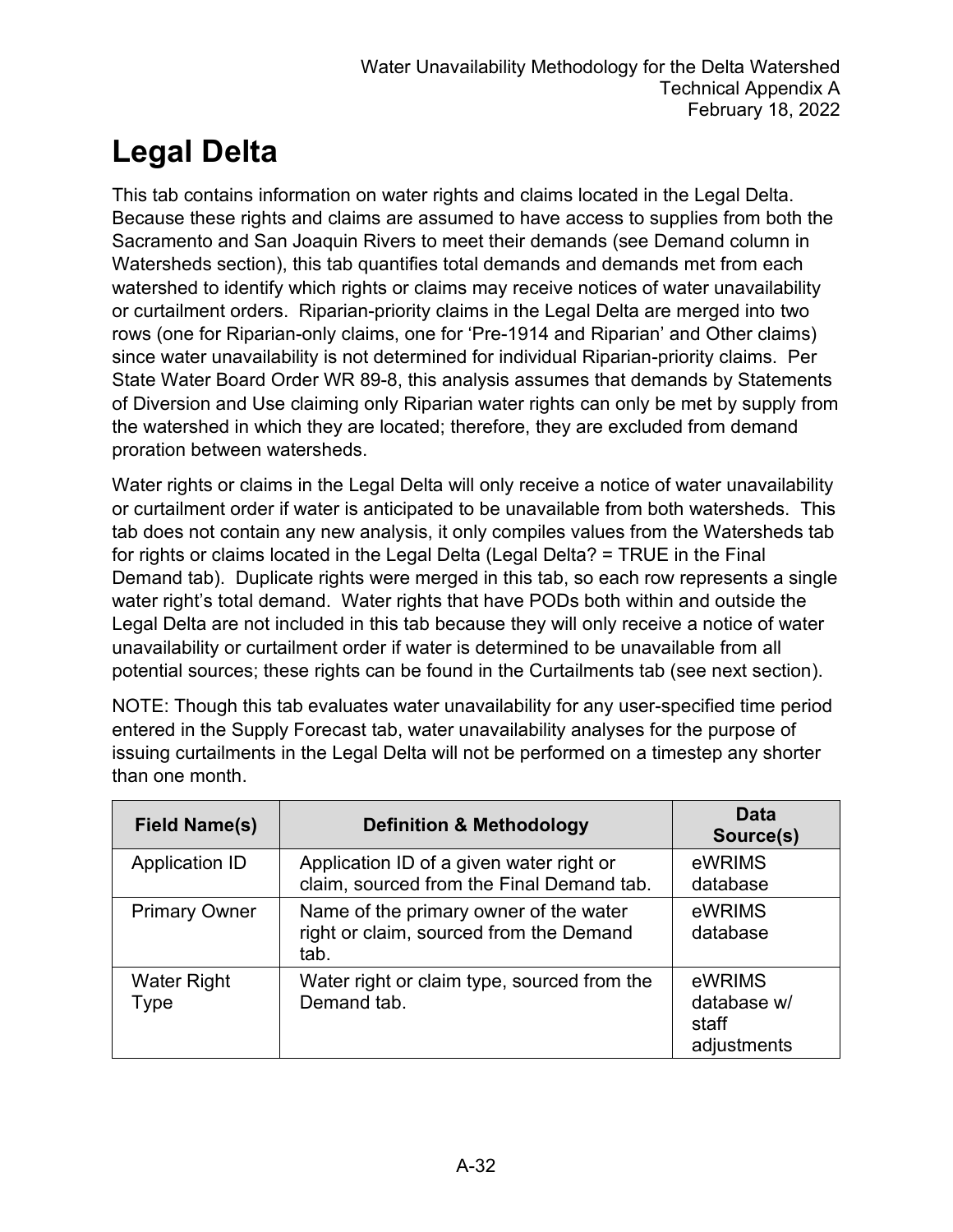| <b>Field Name(s)</b>                                    | <b>Definition &amp; Methodology</b>                                                                                                                                                                                                                                                                                                                                                                              | <b>Data</b><br>Source(s)                      |
|---------------------------------------------------------|------------------------------------------------------------------------------------------------------------------------------------------------------------------------------------------------------------------------------------------------------------------------------------------------------------------------------------------------------------------------------------------------------------------|-----------------------------------------------|
| <b>Priority Date</b>                                    | The priority date of a water right or claim,<br>sourced from the 'Assumed Priority Date'<br>field in the Demand tab (YYYY/MM/DD).                                                                                                                                                                                                                                                                                | eWRIMS<br>database w/<br>staff<br>adjustments |
| Sacramento/<br>San Joaquin<br>Demand (AF)               | Demands by a given water right or claim in<br>the respective watershed for the user-<br>specified Demand Year over the user-<br>specified time period, sourced from the<br>Demand column of the Watersheds tab.                                                                                                                                                                                                  | eWRIMS<br>database w/<br>staff<br>adjustments |
| Water<br>Unavailable in<br>Sacramento/<br>San Joaquin?  | If the water right or claim is anticipated to<br>face water unavailability from the<br>respective watershed, sourced from the<br>Water Unavailable in Watershed? column<br>of the Watersheds tab. These cells have<br>conditional formatting to highlight red if<br>water is unavailable for a given right or<br>claim.                                                                                          | Staff-<br>determined                          |
| Sacramento/<br>San Joaquin<br><b>Demand Met</b><br>(AF) | Amount of a given right or claim's Demand<br>in the respective watershed which can be<br>met by available supplies, sourced from<br>the Watersheds tab.                                                                                                                                                                                                                                                          | Staff-<br>determined                          |
| Water<br>Unavailable?                                   | If the water right or claim is anticipated to<br>face water unavailability in both the<br>Sacramento and San Joaquin River<br>watersheds over the user-specified time<br>period (i.e., will this right or claim receive a<br>notice of water unavailability or curtailment<br>order?). These cells have conditional<br>formatting to <b>highlight red</b> if water is<br>unavailable for a given right or claim. | Staff-<br>determined                          |

#### **Curtailments**

This tab contains information on the curtailment status of all water rights and claims in the Delta watershed. It does not contain any new analysis, it only compiles values from the Watersheds tab to determine which rights or claims face water unavailability over the user-specified time period in the Supply Forecast tab. Information presented for each right or claim includes ownership, location, total demands, and curtailment status based on either headwater subwatershed or watershed-wide water unavailability. Rights and claims are only curtailed if there is zero supply available to meet their demands (either based on local supply or watershed-wide availability). Any rights with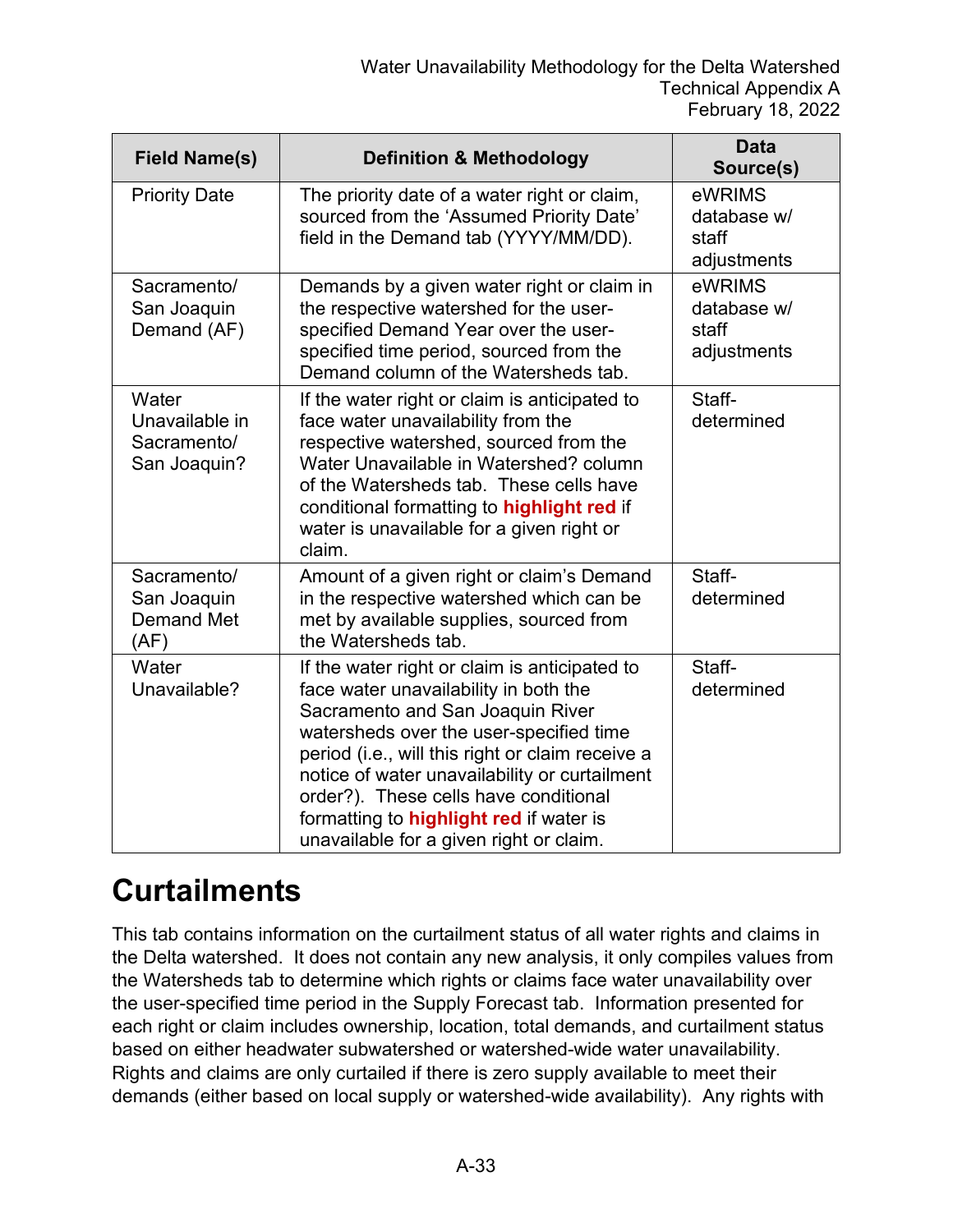multiple PODs are merged into single rows in this tab, including rights and claims in the Legal Delta that are assumed to have access to supplies from both the Sacramento and San Joaquin River watersheds or any other rights or claims with PODs in multiple subwatersheds that are assumed to have access to water from all of them (with the exception of subwatersheds with zero demand, as described in the Headwaters and Watersheds sections). These rights and claims will only receive a notice of water unavailability or curtailment order if water is unavailable from all potential water sources (i.e., all subwatersheds where demands occur or both the Sacramento and San Joaquin River watersheds).

NOTE: Though this tab contains water unavailability determinations for any userspecified time period entered in the Supply Forecast tab, water unavailability analyses for the purpose of issuing curtailments in the Legal Delta will not be performed on a timestep any shorter than one month.

| <b>Field Name(s)</b>    | <b>Definition &amp; Methodology</b>                                                                                                                                                                                    | <b>Data</b><br>Source(s)                      |
|-------------------------|------------------------------------------------------------------------------------------------------------------------------------------------------------------------------------------------------------------------|-----------------------------------------------|
| <b>Application ID</b>   | Application ID of a given water right or<br>claim, sourced from the Final Demand<br>tab.                                                                                                                               | eWRIMS<br>database                            |
| <b>Primary Owner</b>    | Name of the primary owner of the water<br>right or claim, sourced from the<br>Demand tab.                                                                                                                              | eWRIMS<br>database                            |
| <b>Water Right Type</b> | Water right or claim type, sourced from<br>the Demand tab.                                                                                                                                                             | eWRIMS<br>database w/<br>staff<br>adjustments |
| <b>Priority Date</b>    | The priority date of a water right or<br>claim, sourced from the 'Assumed<br>Priority Date' field in the Demand tab<br>(YYYY/MM/DD.                                                                                    | eWRIMS<br>database w/<br>staff<br>adjustments |
| Watershed               | The watershed in which the demand<br>occurs, Sacramento River or San<br>Joaquin River. Sourced from the Final<br>Demand tab; water rights with multiple<br>PODs that fall in both watersheds are<br>denoted as 'Both.' | <b>USGS WBD</b>                               |
| Subwatershed            | Smallest area over which water<br>unavailability is determined, based on<br>one or more HUC8s. Sourced from the<br>Final Demand tab; water rights with<br>PODs in multiple subwatersheds are<br>denoted as 'Multiple.' | Staff-<br>determined                          |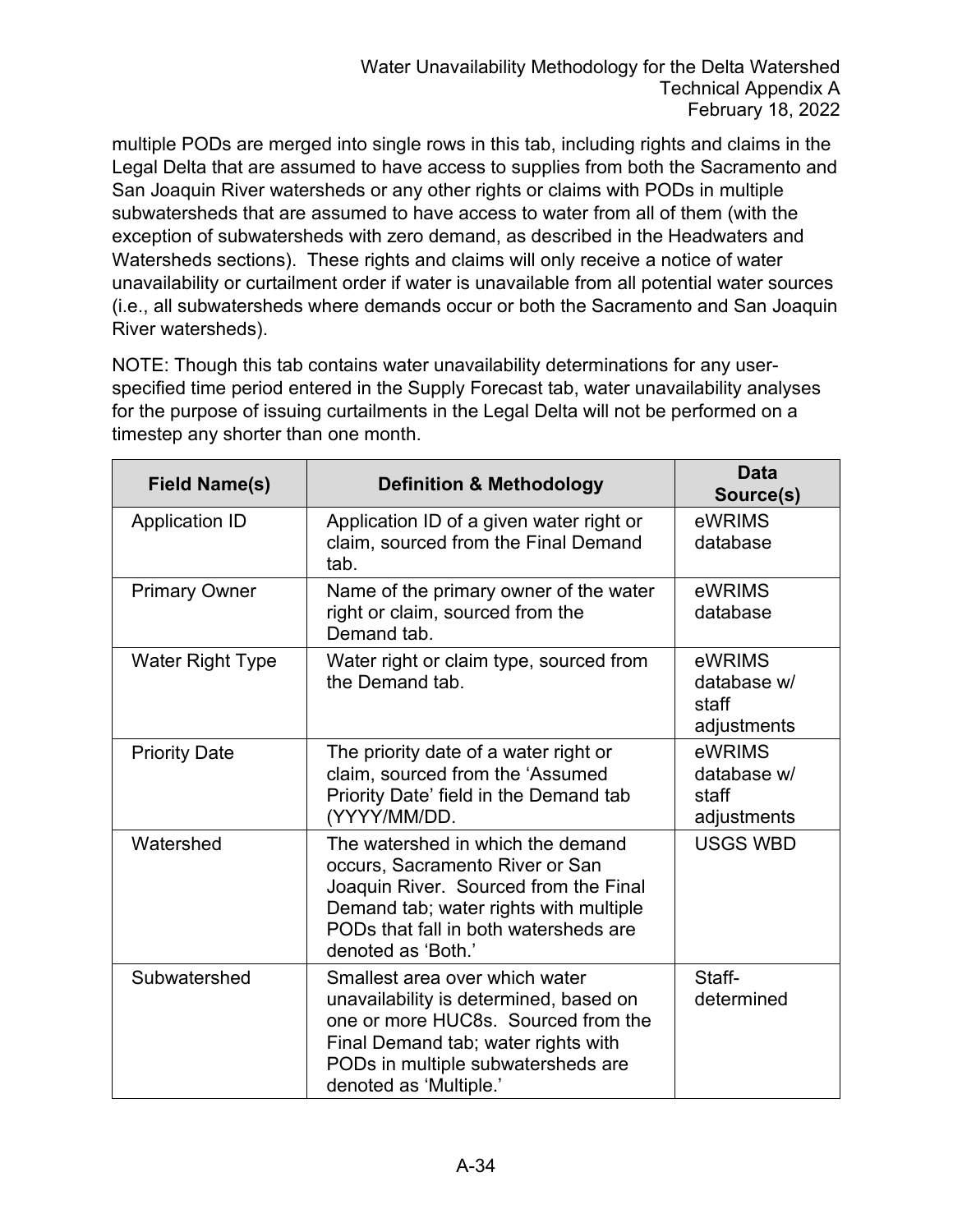| <b>Field Name(s)</b>                         | <b>Definition &amp; Methodology</b>                                                                                                                                                                                                                                                                                                                                                                                                                                                                                                                                                                                                                                                                                                              | <b>Data</b><br>Source(s)                      |
|----------------------------------------------|--------------------------------------------------------------------------------------------------------------------------------------------------------------------------------------------------------------------------------------------------------------------------------------------------------------------------------------------------------------------------------------------------------------------------------------------------------------------------------------------------------------------------------------------------------------------------------------------------------------------------------------------------------------------------------------------------------------------------------------------------|-----------------------------------------------|
| Legal Delta?                                 | If demand for that row occurs in the<br>Legal Delta (TRUE/FALSE), sourced<br>from the Final Demand tab; water rights<br>with multiple PODs both within and<br>outside the Legal Delta are denoted as<br>'Partial.'                                                                                                                                                                                                                                                                                                                                                                                                                                                                                                                               | eWRIMS<br>database w/<br>staff<br>adjustments |
| Demand (AF)                                  | Total demands by a given water right or<br>claim for the user-specified Demand<br>Year over the user-specified time<br>period, sourced from the Watersheds<br>tab.                                                                                                                                                                                                                                                                                                                                                                                                                                                                                                                                                                               | eWRIMS<br>database w/<br>staff<br>adjustments |
| Demand Met (AF)                              | Amount of each right or claim's<br>Demand which can be met by available<br>supply, sourced from the Demand Met<br>in Watershed column in the<br>Watersheds tab.<br>NOTE: This column does not compute<br>partially met demands for Riparian-<br>priority claims; these claims will either<br>appear as having all of their demand<br>met (if some supply is available) or<br>having zero demand met (if there is<br>zero supply available in their respective<br>subwatershed or watershed).                                                                                                                                                                                                                                                     |                                               |
| <b>Water Unavailable</b><br>in Subwatershed? | If the water right or claim is anticipated<br>to face water unavailability due to<br>limited local supplies in a headwater<br>subwatershed. Sourced from the<br>Water Unavailable in Subwatershed?<br>column of the Watersheds tab; will only<br>equal TRUE if there is zero supply<br>available at a given record's priority of<br>right. Riparian claims will only equal<br>TRUE if zero supply is available in their<br>respective subwatershed. Rights or<br>claims in the Legal Delta or rights with<br>PODs in multiple subwatersheds will<br>only equal TRUE if water is unavailable<br>from all potential sources. These cells<br>have conditional formatting to highlight<br>red if water is unavailable for a given<br>right or claim. | Staff-<br>determined                          |